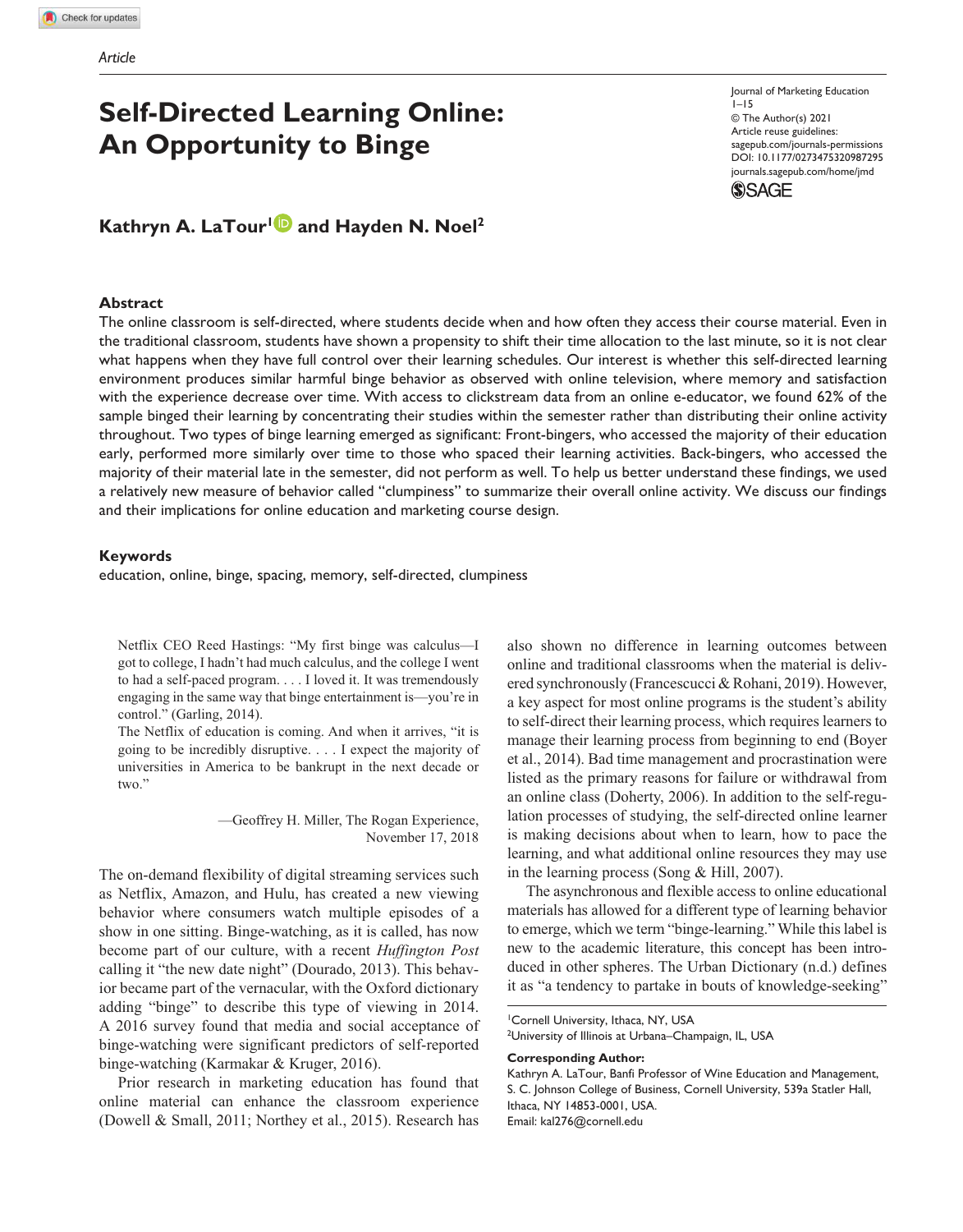and "has some similarities to binge-watching." Meanwhile, Macmillan Dictionary (n.d.) defines it as more similar to procrastination: "when you learn a lot shortly before an exam and forget it soon after."

We define binge-learning as a student's propensity to partake in a period of concentrated learning of online educational material rather than distributing that learning over time. It can happen at any point during the semester since online content is immediately available, whereas in traditional or synchronous online classes, students must wait for the delivery of lectures and assignments throughout the semester. We believe this is different from behaviors observed in brick-and-mortar settings where students procrastinate, cramming their studies close to an exam.

We further define binge learning by observing when the student is accessing online materials. Based on the availability of these materials, we could observe when in the semester students accessed course materials (early/late). More generally, we could observe how they distributed their learning across the semester by utilizing a measure called "clumpiness," which is a new measurement term for the educational context that researchers have demonstrated impacts other types of behavior (Zhang et al., 2015).

We begin our inquiry with a comparison of the traditional and online learning classroom design and cover the problematic effects of procrastination and cramming as observed in the conventional classroom setting for a marketing course (Ackerman & Gross, 2005; McIntyre & Munson, 2008). We then focus on how and when students access their online learning material and how that impacts their learning and satisfaction in an asynchronous environment. The hypotheses on students' scheduling of online learning and its impact on memory and satisfaction, were based on research in educational and cognitive psychology on time management, and more recent work on media binge behavior.

In our first study, we gain access to clickstream data from an e-educator provider for three, online semester-long classes. We assess whether students spread out or "binge" their online learning activity and compare how those different learning schedules impact students' initial performance (grade). In a follow-up survey, we assess how students remember and feel about their online learning experience. Such satisfaction measures are especially critical because educators view learning as a lifelong experience subject to many potential repurchases (Appleton-Knapp & Krentler, 2006; Michinov et al., 2011).

Our second study considers both learning and satisfaction with an online data analytics class. One way online educators have addressed their retention problem has been to introduce shorter classes. We investigate whether this format leads to less bingeing of material as well as how scheduling affects their net promoter status, the current manner in which the online provider measures satisfaction. In both Studies 1 and 2, we find that those who spaced their learning throughout the semester or learning period had higher grades than those

who binged, and overall, they were more satisfied with their online education experience. However, those who binged early (Front-bingers) were different from those who binged later (Back-bingers), with Front-bingers more similar in their behavior and attitudes to those who spaced their learning.

Our research has implications for online education, particularly in terms of how online material is scheduled over a semester. Our field data provided a reliable test for binge behavior as those students paid money and were motivated, so that we might expect even higher binge behavior in free Massive Open Online Classroom (MOOC) and other methods of online learning. We discuss how and when e-providers should assess their students' experience online, provide suggestions for designing online marketing classes, and consider the limitations and future research opportunities.

### **Literature Review**

#### *Traditional Versus Online Classroom Design*

The traditional "campus-based education systems are constructed around physical buildings that afford meeting and lecture spaces for teachers and groups of students" (Anderson, 2008, p. 67). Lectures are primarily synchronous face-toface interactions where students are expected to respond to questions and contribute to discussions. This in-person accountability helps keep students on track and gives the educator an opportunity to remind them of upcoming assignments, projects, and tests.

On the other hand, online learning allows learners to pursue their studies while fulfilling other roles such as full-time workers or parents. The asynchronous availability enables the student to access content, the instructor, and other learners at will. The positive benefits of online learning depend on the student taking responsibility, self-directing their learning, and applying proper time management skills.

Not every student profits from this self-driven environment (Cerezo et al., 2016; Dynarski, 2018), but it is not clear what type of online behavior most benefits learners which makes it difficult to identify students experiencing problems. Some researchers have suggested that the overall amount of time online the student spends is important (Macfadyen & Dawson, 2010); but others have found that time is not a predictor of final grades, rather the number of sessions one accesses is more critical (Heffner & Cohen, 2005). While some researchers have begun to segment students based on their learning patterns, this has primarily been focused on identifying students who procrastinate or utilize time in certain activities more so than others (i.e., discussions vs. quizzes).

### *The Benefits of Spaced Learning*

The temporal sequence of events within a class has important consequences for downstream effects such as student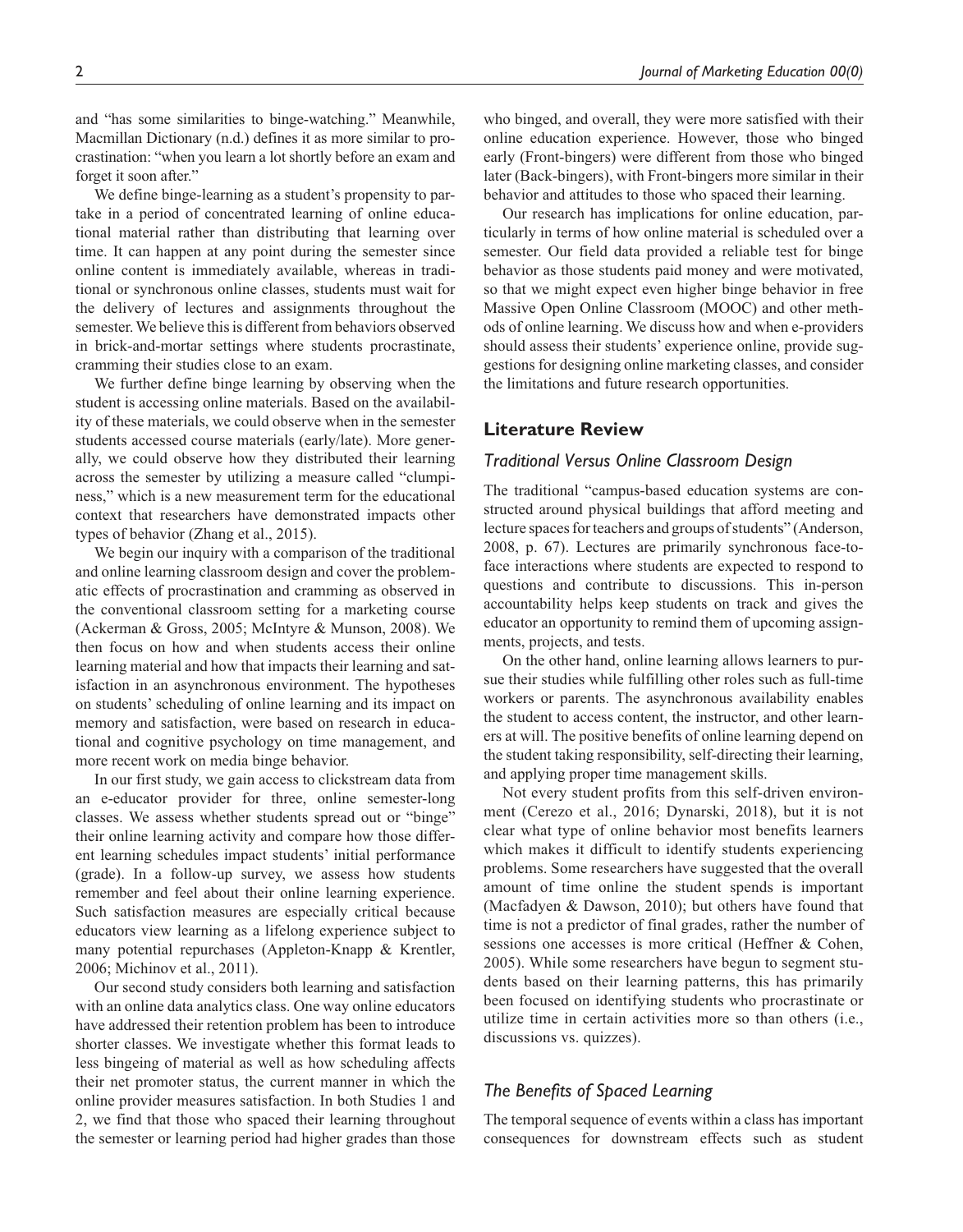engagement and performance. Whether intentional or not, the traditional setting where classes meet once or twice a week over a roughly 15-week semester is optimal for learning to occur. Psychologists refer to this type of design as "spaced learning," and have found that information presented at different points in time, rather than presented in a massed format, yields better learning outcomes (Cepeda et al., 2008; Dempster,1989; Noel & Vallen, 2009). When information is spaced, each piece has its own set of unique associations during encoding. When the second piece of information is related to earlier information, the student uses it to reconstruct or refresh that earlier memory, resulting in a stronger memory trace (Noel & LaTour, 2011).

The time between learning intervals allows the student to make associations and strengthen the learned material in memory (Glenberg, 1976) and allows consolidation of those memory traces during sleep (Stickgold, 2005). Spacing material has been associated with deeper learning (Kapler, et al., 2014) and spacing effects occur at all levels of education, including elementary school (Rea & Modigliani, 1987; Sobel et al., 2011; Vlach, 2014), middle school (Carpenter et al., 2009), college (Balch, 2006), and in adult education (Bird, 2010).

# *Time Management Concerns in the Traditional Classroom: Procrastination and Cramming*

Procrastination is the intentional delay in carrying out tasks to the degree that one feels discomfort as the deadline looms near (Ackerman & Gross, 2005). Studies show that 95% of college students report having procrastinated at some point in their careers (Ellis & Knaus, 1977), with the concern being that procrastination has been linked to poor academic performance as well as psychological problems emanating from stress caused by the procrastinating itself (Hussain & Sultan, 2010). Some researchers believe that motivation can overcome procrastination (Dweck, 1986), while others are less optimistic, believing that procrastination is a trait variable, and certain people tend to delay tasks regardless of context (Steele, 2007).

Researchers studying cramming, that is, last-minute study before a final marketing exam, have found that this strategy can be useful in the short-term performance (McIntyre & Munson, 2008). Those researchers compared "crammers" to "methodical students" and found that methodical students performed better than last-minute crammers over time. This result is consistent with research on the spacing effect (Son & Simon, 2012). In the short term, recall is influenced by the recent context of information presented, so there is a benefit to the short lags between information due to similarity in context between encoding and retrieval. However, the lag between the information leads to stronger connections resulting in better memory for spaced material (Glenberg, 1976; Singh et al., 1994).

### *Binge-Learning and Clumpiness*

Psychologists have defined bingeing as "consuming an excessive amount in a short time" (Heatherton & Baumeister, 1991), and this has typically been associated with overindulging in food or drink. Schweidel and Moe (2016) extended the concept of bingeing to television viewing, saying that consumers get into a "flow state," which leads them to binge-watch. They lose awareness of their behavior and the passage of time. Steele (2007) calls procrastination a "quintessential failure of self-regulation," which implies that not keeping track of learning activities can also fall under this category. Once learners access online material, they may extend their learning sessions because it is easier and more convenient than accessing the material later. Researchers have found that students prefer massed presentations of information (Son & Simon, 2012), and others propose that bingeing can benefit online learning because, somewhat similar to television viewing, consumers derive enjoyment by experiencing a fluency and flow to their learning (Lu et al., 2018). However, consumers are not good predictors of their learning (Vesonder & Voss, 1985), so highlighting the flexibility of online education may inadvertently facilitate binge learning, which could lead to poor study outcomes.

Clumpiness refers to irregular clusters of activity gathered together in time (Zhang et al., 2015). Clumpiness has been used to assess criminal behavior, seismic activity, and financial activity. It has recently been applied to marketing, where technology has allowed fast and repeated consumption of material. Temporal bursts of "clumped" online chatter have also been analyzed to predict behavior (Gelper et al., 2018). In general, the construct has been positively correlated with marketing outcomes such as customer lifetime value (Zhang et al., 2015).

The original formulation of the clumpiness measure involved analysis of streamed entertainment viewing from Hulu, where researchers found that a significant number of customers exhibited clumpiness in their viewing behavior (Zhang et al., 2013). As Kumar and Srinivasan (2015, p. 210) note, "we might consider binge-watchers to be those who are more clumpy, whereas those who space out their viewings of episodes across weeks are less clumpy."

# *Fluency Versus Learning*

While there are similarities between streaming online entertainment and education, there are significant differences. Education requires a more active participant that will later be evaluated on class performance, whereas entertainment is more passive, and long-term retention is not necessarily the goal. Unfortunately, the binge mind-set leads to more passive absorption of the material regardless of content. Bingeing can be seen as a sort of processing fluency, a mental state in which an operation is performed with relative ease (Reber &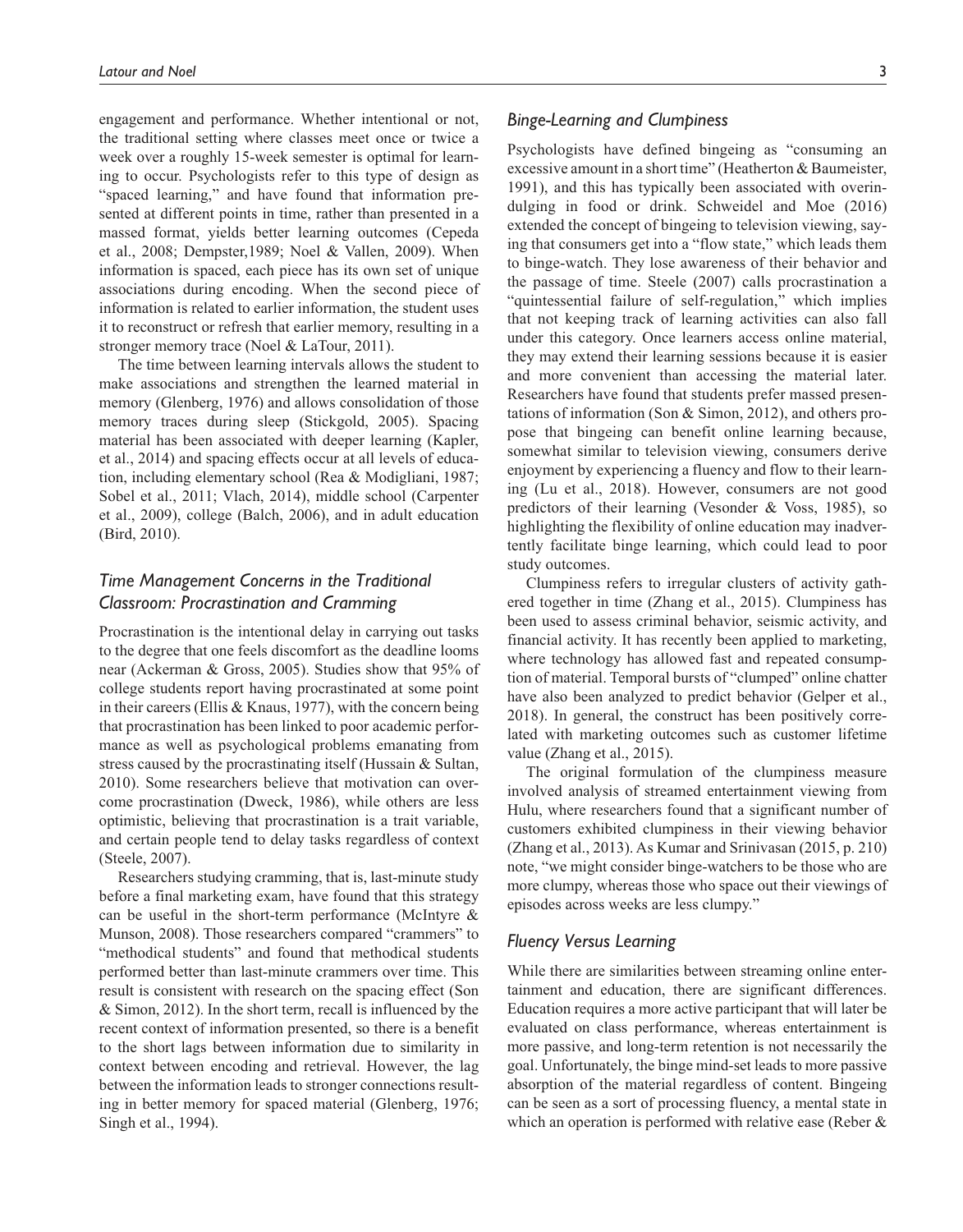Greifeneder, 2017). High fluency environments are positively affectively charged (Winkielman et al., 2003).

One of the benefits of bingeing entertainment shows for consumers is increased flow and enjoyment. More than 79% of Netflix viewers said bingeing made the experience more enjoyable, increased the dramatic intensity, and made it easier to spot connections/motifs across episodes and keep track of complex characters and plot lines (Crouch, 2013). The weakness of bingeing is that the show has a shorter life span, occupying the consumer mind for roughly 3 days versus 13 weeks so the consumer forgets characters and the show almost immediately as they do not dwell on or think about the show between episodes (Crouch, 2013). The parallel to online education is that rather than having the traditional sustained learning across 15 weeks, the online experience could be much shorter and concentrated.

Horvath et al. (2017) is the only academic study to investigate the memory for binged television watching. They found that the bingers' memory of the show to be high 24 hours after viewing the last episode, but in 120 days, the bingers' memory decreased substantially. In contrast, those who had watched the show in a more traditional format had more long-lasting memories of the content (not as high initially but not as low over time). The researchers also found that bingeconsumers reported enjoying the show less than the traditional viewers (Brown, 2017).

One of the key thoughts in learning is that the environment should create "desirable difficulties" (Bjork & Bjork, 2011), in other words the learning process must challenge the student to some extent. High fluency environments may lead to students processing material at a superficial level. Spacing information leads to a low fluent environment because the student needs to reactivate prior learning because of the delay between learning sessions (Carpenter et al., 2012). A student perceiving a low fluent environment may feel they need to invest more effort. There needs to be a balance so that the student perceives they need to exert effort to learn, but the environment is not so challenging, so they decide to delay and procrastinate (Johnstone, 1991). High fluency experienced while bingeing may make students feel a positive affect during their learning experience and lead them to overestimate their learning, resulting in poor performance (Nelson & Leonesio, 1988). Therefore, any positive affect created during bingeing might be overtaken by the negative feelings of stress when they realize how little they actually learned. While there has been research on bingeing and later memory and satisfaction with media, there has yet to be research on this topic within the context of online education.

# *Online Education: High Demand, But Room for Improvement*

Business education is the most in-demand field for online learners, at both the undergraduate and graduate levels (Statista, 2020). In fact, last year, the University of Illinois announced that all its MBA programs would only be offered online (Marek, 2019). Plus, online education is gaining in value with nearly three-quarters of CEOs and small business owners stating that they believe an online education to be on par with traditional degree programs (Dumbauld, 2014). Online education will continue to be an essential part of university educational offerings even after the pandemic (Deming, 2020). This is due to consumers' intrinsic interest in "lifelong learning," as well as the rapidly changing job market that requires continual upskilling (Clinefelter et al., 2019).

Among the institutions offering online courses during 2006-2007, 92% reported that they offered courses using an asynchronous format (National Center for Educational Statistics, 2008). More recent research finds that asynchronous learning options continue to increase (Research and Markets, 2020) This is because students seek flexibility to design their own learning experiences, which some have called "DIY" learning (Pearson Education, 2018). Unfortunately, the high failure rate of students performing in MOOCs suggests that DIY scheduling may not be effective (Lederman, 2019).

#### *Hypothesis Development*

Much of the time management research of online learning has followed the traditional classroom work on procrastination. Educators agree that procrastination has adverse effects on online learning (Tuckman, 2005). Researchers from Harvard Business School's online platform HBX found that students who consumed the majority of content within the last 36 hours of a 2-week class, which we call Back-bingers, received lower grades (Anand, 2018).

The evidence for those who front-binge their learning is less developed. There has only been one study to our knowledge that considered different patterns of online engagement within an entire semester (Gola et al., 2015). It found that procrastinators did poorly, but that "early birds" performed well. Most research has compared the timing of when material is initially accessed or turned in. McElroy and Lubich (2013) looked at students who engaged early versus late in an online class and found that early engagers had higher grades. Rotenstein et al. (2009) also found that "early birds" who submitted their assignments before the due date received higher grades than those who submitted "just-in-time." However, because this research stream is not as well developed as that on procrastination, there are some mixed results. For example, researchers find that "precrastination" where consumers complete projects early because they are hurrying to cross it off a mental checklist may hurt consumption in the long-run because they are not fully engaged in the activity (Rosenbaum et al., 2014). Gola et al. (2015) identified a segment called "easy quitters" that engaged early and then decreased their activity level.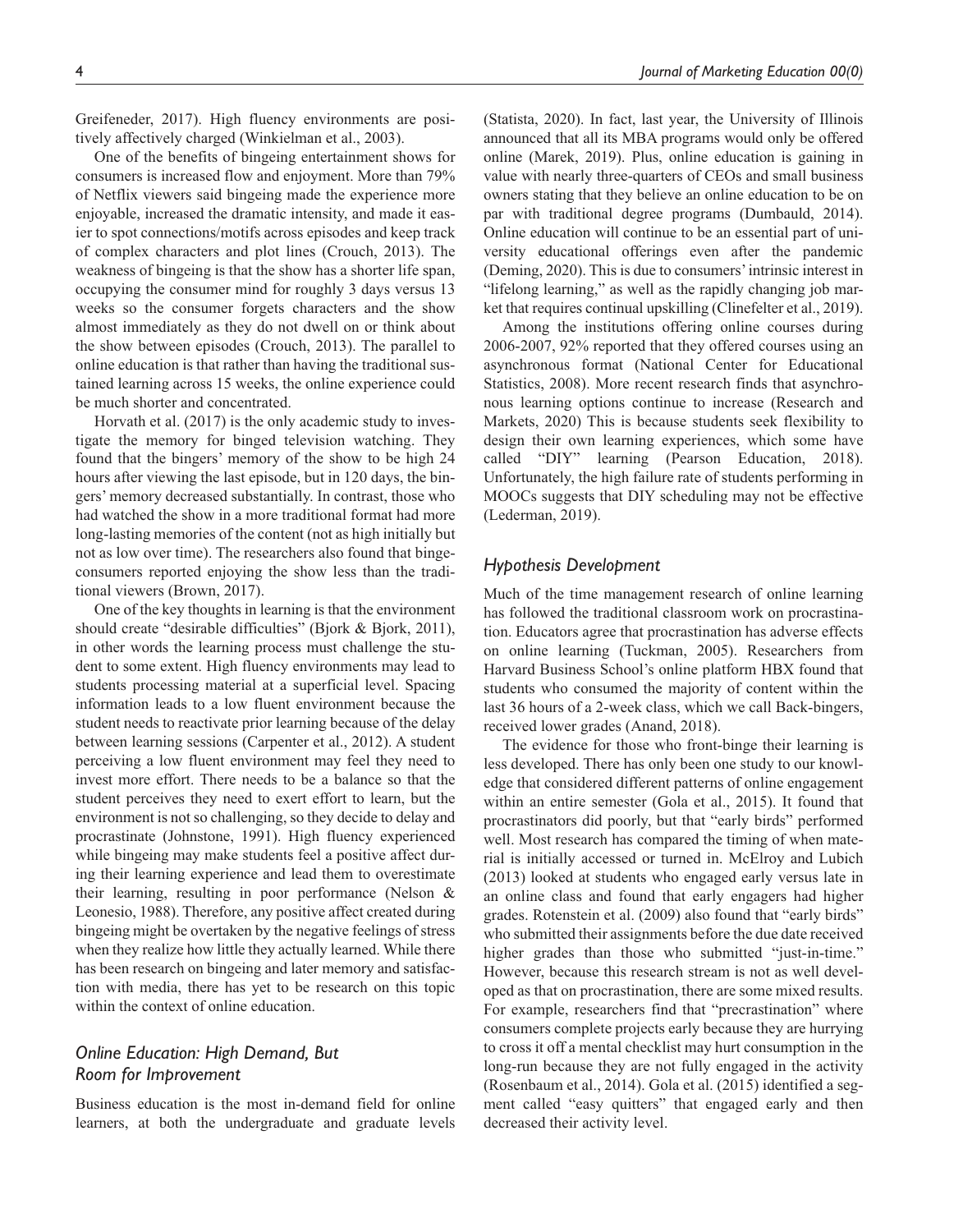Within the context of binge-watching, early bingeing is common, and releasing program material all at once can increase binge behavior (D'Souza, 2020). In the educational context, some research suggests that releasing material at the beginning of the semester can lead to Front-bingeing behavior (Lu et al., 2018). Large MOOCs require posting all material at the start of class to accommodate all students, but this is also standard practice in many online programs that tout flexibility in learning, such as the online classroom which is the context of our studies.

While the spacing effect research does not consider the timing of mass presentation per se, that work does suggest that information that is encoded earlier would be refreshed over the course and lead to an early advantage in memory (Cepeda et al., 2008). Front-loading learning may be viewed as a positive time management strategy as it alleviates the need for latter cramming. Macan et al. (1990) found students with higher time management scores reported not only higher GPAs but also higher self-perceptions of performance and general satisfaction with life. In the binge-viewing context, bingers have reported enjoying their experience less than traditional viewers, and the procrastination literature finds that procrastination leads to negative feelings of stress. Learners who space their learning may avoid these negative feelings and feel more secure in their knowledge, leading them to be more satisfied with the course (Wu et al., 2015).

Based on what we have reviewed in the educational and cognitive psychology research on time management and procrastination, coupled with new findings from the bingewatching literature, we propose the following:

**Hypothesis 1:** There will be some learners who binge their online learning. This behavior will not necessarily occur at the end of the class. This can be observed both in the timing of online activity and through the clumpiness measure of online activity.

**Hypothesis 2:** While overall, those who space their online learning will show greater performance on exams than those who binge, there will be a difference in the type of binger:

- (a) Those who binge early, or Front-bingers, will benefit from reinforcement of the course material and will, over time, exhibit similar learning outcomes (grades) to those who space their learning;
- (b) Those who procrastinate, or Back-bingers, will show high performance initially in terms of their grade, but their knowledge will decrease faster than other types of learners.

**Hypothesis 3:** Students who space their learning will remember more, be more satisfied, and be more likely to incorporate their learnings into their job/life over time compared with students who binged their learning, particularly when compared with Back-bingers.

# **Study 1: Online Education Clickstream**

### *Data Summary*

An Ivy-league online provider of courses for professional and master students granted us access to its clickstream data for nine classes. Students paid \$3000 to take each course. The data used in this study spans 3 years from 2015 to 2018 and students were enrolled in one of 3 Hotel Asset Management classes, 3 Microeconomics classes and/or 3 Data Analytics/ Statistics classes. All courses lasted a full semester, with the length varying from 100 days for Hotel Asset Management and Microeconomics to 88 days for Data Analytics classes. Students were given composite numeric grades rather than pass/fail measures at the end of each semester.

The courses were designed according to "best practices," such as utilizing outcome-based design, and including video clips, peer interaction activities, assignments, and quizzes. While the classes had assignments that were due throughout the semester, the classes offered and promoted learning at one's own pace with all videos and course content available to students throughout the semester. The Hotel Asset Management class was the most conceptual, and the Data Analytics the most applied. On average, the classes have a 90% completion rate, so they are much more successful with retention than the MOOCs described earlier.

To obtain the clickstream data, the Learning Management System gives each student a unique identifier decoupled from any personal data. Each time a student logs into the system, a virtual footprint is recorded. The system indicates the beginning and end time of the session, and the materials that were accessed during that time. "Session," is defined as representing continuous online activity by the student rather than just checking grades or notifications. A session thus represents a period in which the student was engaged in learning.

The provider converted the Learning Management System information into a spreadsheet form. There was a total of 241,233 lines of data, with a minimum of three lines per student and a maximum of 1,243 lines per student, with a mean of 386 lines. Each line provides data for a session during the semester. The mean number of sessions per student was 35, with a low of 1 and a high of 114. We were interested in students who started and completed the class during the semester, therefore, we omitted 27 students from the analysis who had fewer than ten sessions throughout the semester. Our final data set consisted of the remaining 588 students. Within this set, 289 students took one class, and 150 took two classes. Just one student was repeating the same class and was dropped from the analysis so that the data represents students who were all taking the target class for the first time.<sup>1</sup>

#### *Measures*

Because of the complexity of measuring online educational activity, it is important to have multiple measures as well as downstream outcomes (Bacon, 2003). Bingeing was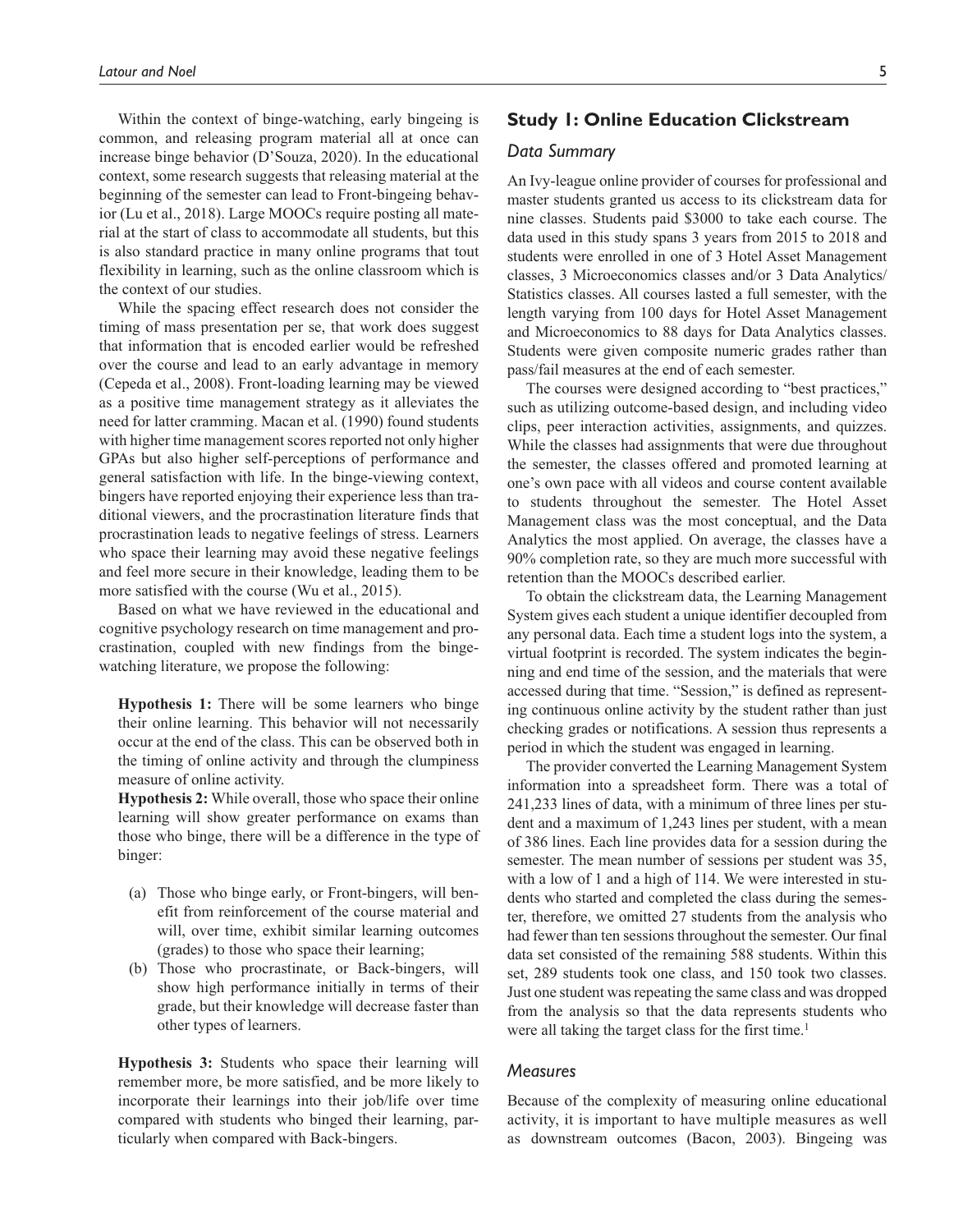

**Figure 1.** Distribution of binge learners.

measured in two ways: first, through the clumpiness measure that assesses overall online activity. Lower clumpiness means that the student spread out (spaced) their learning activity; a higher score indicates that activity was more concentrated.

A clumpiness measure was computed for each student by creating a list of sessions (0, 1 values) for each of the days within the semester offering. From there, the IETs (# of days between sessions) and the clumpiness value was computed according to the formula:

$$
1+sum_i = 1 \land \{n+1\} [ln(IET_i)*IET_i] / ln(n+1),
$$

where  $n =$  number of incidents, from https://faculty.wharton. upenn.edu/wp-content/uploads/2013/10/Bradlow— Clumpiness.xlsx

We also coded the quartile of session activity, so we could consider those who primarily focused their activity at one point in the semester. A Binger was defined as someone who spent 40% or more of their online sessions in one quartile. A Spacer was defined as someone who spent no more than 40% of their time in one quartile and no less than 10% of their time in another quartile.<sup>2</sup>

For downstream outcome measures, we included the final course grade. In a postsurvey, we consider the impact of a student's online learning activity on satisfaction, memory, and integration of the material.

#### *Results*

We first consider the relationship between clumpiness on course performance. We regressed clumpiness on students' course grade and found an overall effect,  $F(1, 585) = 32.86$ ,  $p \leq 0.0001$ . The correlation between clumpiness and final grade was negative,  $r = -.231$  (significant at  $p = .01$ ), showing that the more students clump their studies, the lower their overall grade. There was also a negative correlation between clumpiness and the number of sessions the student participated in online,  $r = -0.270$  (significant at  $p = 0.01$ ). However, there was no correlation between the number of sessions and final grade,  $r = .054$  ( $p = .19$ ), indicating that the clumpiness

measure is more meaningful than just knowing the amount of activity a student partakes in during the semester.

Of the 588 respondents in our sample, 191 fit our definition of Spacers, 363 were identified as Bingers, and 34 did not fit either definition. While theoretically a student could have binged in more than one quartile, that was not common, with 38 bingeing in two quartiles (26 binged in both the second and third quartiles, and 12 binged in both the third and fourth quartiles). We found binge activity across all four quartiles; see Figure 1 for the distribution. This is supportive of Hypothesis 1, where bingeing was found across all time periods in the courses. There was no overlap between those who binged in the first and fourth quartiles and high overlap between the middle quartiles. The solid black column identifies those who binged in the first quartile, which we call Front-bingers, while the striped black column identifies the Back-bingers who binged in the last quartile,  $N = 81$ , with 12 of those who also binged in the third quartile.

Due to the high crossover between the second and third quartile bingers, we combined those as a "Middle" binge group. Overall, those who spaced had lower clumpiness and higher grades than those who binged. Consistent with Hypothesis 2a, the Front-bingers were more like the Spacers (not significantly different) in terms of clumpiness. At the same time, the other two groups were significantly more clumpy than both Spacers and Front-bingers, providing evidence for Hypothesis 2b. The number of sessions in which students participated could not explain these results, as it was the Middle-bingers that had the most activity overall. See Table 1 for the group means and the statistics.

*Differences Between Courses.* Because there were differences in the type of material covered in the courses, we were interested in seeing if there would be a difference in measures of clumpiness, and this was found to be the case,  $F(2, 586) =$ 49.81  $p < .0001$ ; post hoc tests at Tukey ( $p = .05$ ) finding all groups significantly different from each other. The Data Analytics class was the most clumpy  $= .18$ , Hotel Asset Management the least  $= .097$ , and Microeconomics was in the middle  $=$  .158. However, the length of the Hotel Asset Management and Microeconomics classes had slightly longer semesters, so it is important to consider additional measures.

We found more Spacers in the Hotel Asset Management class, 70.47%, compared with 24.4% in Microeconomics, and 17.0% in Data Analytics, significantly different at  $\chi^2$  2,  $(N = 587) = 133.35, p < .0001$ . There were more Bingers in the Data Analytics class, 74.5%, than the Hotel Asset Management class, 27.7%, and the Microeconomics class, 71.2%,  $\chi^2$  2, ( $N = 587$ ) = 99.00,  $p < .0001$ . In both cases, the Hotel Asset Management class differed from the more quantitative Microeconomics and Data Analytics classes (and those quantitative classes did not differ significantly from one another).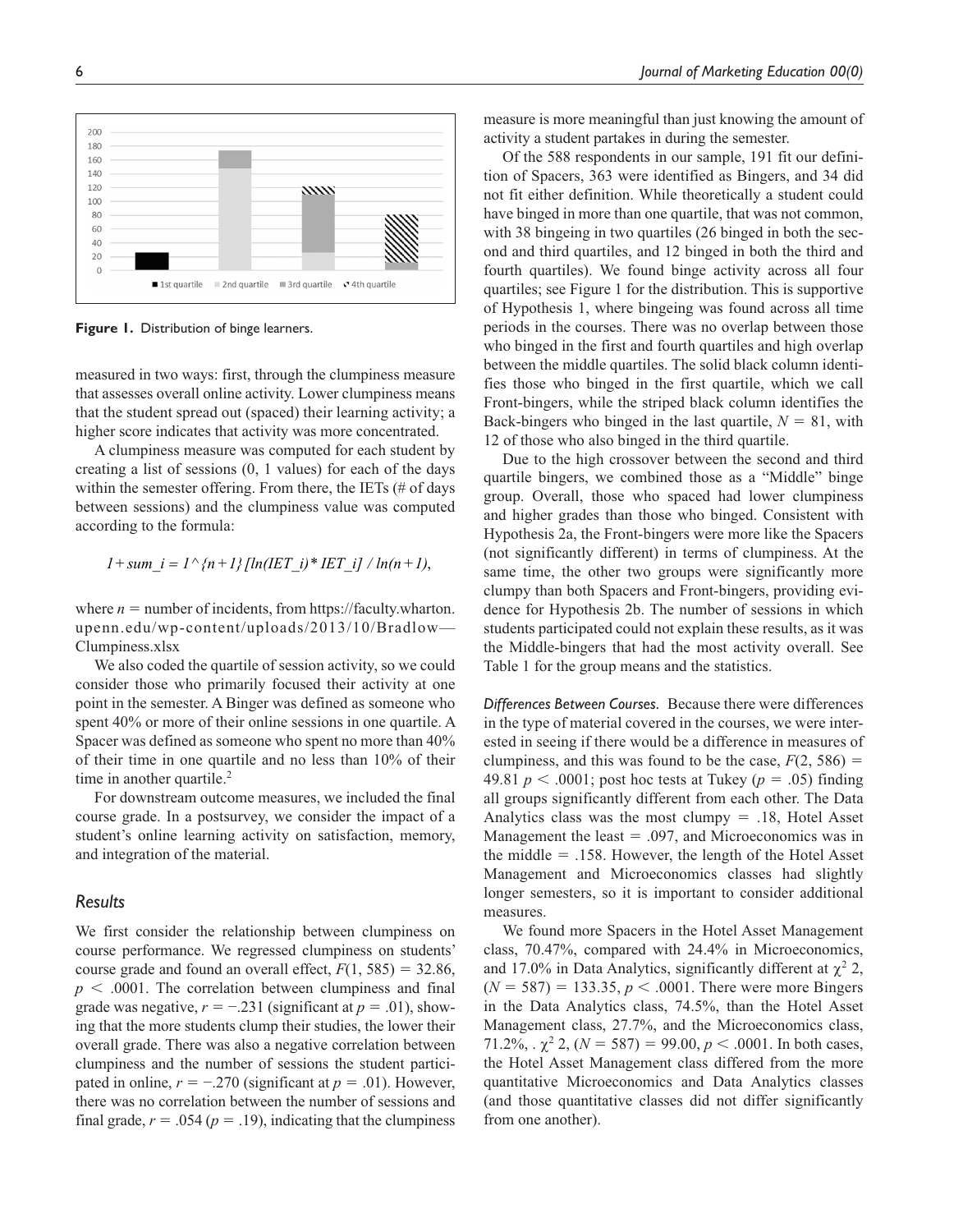|                              | <b>Clumpiness</b> | Grade | Total sessions |
|------------------------------|-------------------|-------|----------------|
| Spacers $(n = 191)$          | .099              | 92.60 | 34.24          |
| Front-bingers ( $n = 26$ )   | . I 26            | 86.35 | 36.77          |
| Middle-bingers ( $n = 254$ ) | . 168             | 87.65 | 40.65          |
| Back-bingers $(n = 81)$      | .250              | 89.52 | 26.89          |

#### **Table 1.** Study 1: Mean Outcomes.

*Note*. We ran a multivariate analysis of variance for the three dependent measures and report the individual adjusted models below. The model for clumpiness was significant at  $F(3, 551) = 77.86$ ,  $p \le 0.001$ . Paired comparisons using the Tukey procedure are reported next adjusting for the multiple comparisons: The Spacers were significantly different than the Binge groups except for the Front-bingers. The Back-binge group was significantly different from all the other groups. The model for grade was significant at  $F(3, 551) = 15.69$ ,  $p < .0001$ . Spacers were significantly higher than all the bingers. The bingers were not significantly different from one another. The model for number of sessions was significant at *F*(3, 551) = 19.43 *p* < .0001. Post hoc comparisons adjusted for multiple tests found Back-bingers were found to be significantly lower than the other groups, and the Middle-binge group significantly higher than the Spacers but not significantly different from the Front-bingers (nor was the Front-binge group significantly different from the Spacers).

The Data Analytics and Microeconomics classes were more difficult, with both having on average lower overall grades than the Hotel Asset Management class: Microeconomics = 88.8, Data Analytics  $= 87.1$ , Hotel Asset Management  $= 94.3$ . These grades were significantly different,  $F(2, 584) = 40.92$ ,  $p < .0001$ , with post hoc comparisons using Tukey ( $p = .05$ ) finding the Hotel Asset Management class grades to be significantly higher than the other two classes (and those classes not significantly different from one another).

*Individual Differences.* Indeed, 149 students took both the Microeconomics and Data Analytics classes. The students' clumpiness was significantly correlated between classes at  $r = .624$  (significant at  $p = .01$ ); the grade was also correlated  $r = .215$  (significant at  $p = .01$ ).

However, 93 or 62% of the students exhibited the same type of behavior in both classes: 83% binged in both classes, 17% spaced in both classes. If one were a binger in one class, that was significantly related to bingeing in the other class,  $r = .193$  (significant at  $p = .05$ ). If one were a Spacer in one class, that was significantly related to spacing in the other class,  $r = .257$  (significant at  $p = .01$ ). If one were a Backbinger in one class, that was significantly likely to Backbinge in the other class,  $r = .215$  (significant at  $p = .01$ ). If one were Front-binger in one class, they were likely to be one in the other class,  $r = .215$  (significant at  $p = .02$ ). These findings suggest there is some individual consistency as to the type of learning activity one demonstrates as they study online.<sup>3</sup>

## *Follow-Up Survey*

While the clickstream analysis and the grade analysis demonstrate how a student's organization of time impacts them in the short term, we were interested in what happens to these online students over time. Would the bingers rate their experience higher because they experienced learning on their own schedule? Or would those who had spaced their learning be more appreciative and supportive of their online learning experience?

We received permission from the online e-educator to send emails to the students who enlisted in the online classes. We sent an email introduction and survey link to the students over three successive waves beginning in February 2019; the first wave yielded 34 participants; the second wave an additional 31; and the third wave another 14, resulting in 75 completed surveys. However, 534 emails were sent, and 12 emails bounced back, resulting in a 14% response rate. Given that students had taken the online class between 2 to 4 years earlier, we were satisfied with the sample. There was no significant difference between those who reported on the survey in terms of clumpiness in their previous online activity,  $t(586) = 1.85 p = .07, M_{\text{Surve}} = .136, M_{\text{No}} = .156.$ 

*Survey Measures.* The online survey was developed to assess how the students felt about their online educational experience after time had passed. Each student received an email specific to the class they had enrolled in (such as Hotel Asset Management) and were instructed to answer the survey based on the experience in that online class. Our survey consisted of measures to assess satisfaction, memory, and integration of course material, see Table 2. We also included some open-ended questions at the end of the survey about online learning and binge behavior.

*Assessing Long-Term Impact.* We were able to link the students' survey responses to their original clickstream data. Our specific interest was whether their clumpiness (or lack of spacing) influenced their long-term satisfaction with the online course, their memory of the course material, and how much they felt they integrated the material into their work/ lives. We also included their course grade in the analysis.

Regressions were run with Grade and Clumpiness as independent variables and the Satisfaction, Memory, and Integration Items as dependent variables (see Table 2). Clumpiness was significant and negatively related to Satisfaction, Memory, and Integration measures. The satisfaction and recommendation measures are typical in online education. Our finding is consistent with the limited research on television binge behavior, where there was less liking of the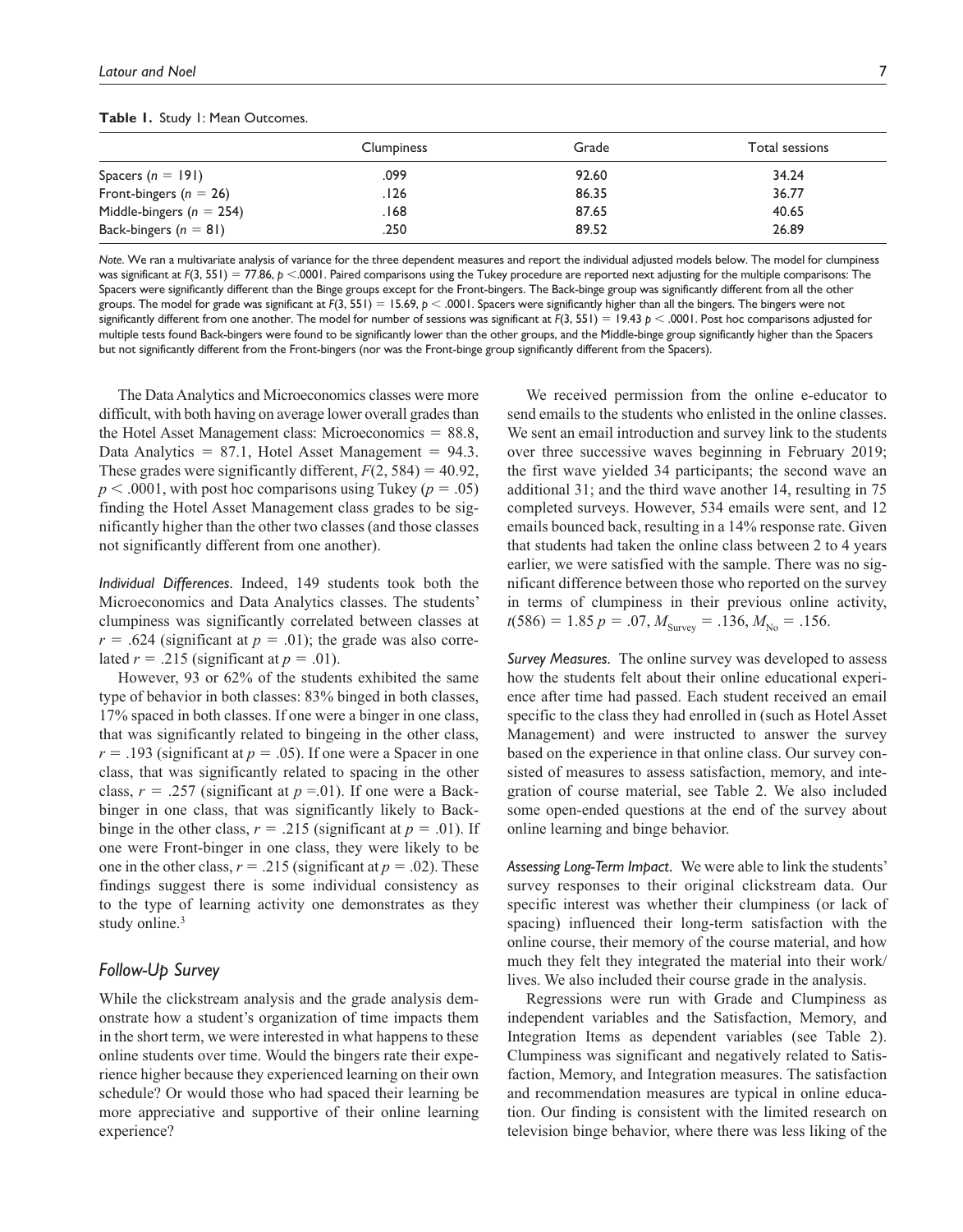|              | Items                                                                                                                                             | <b>Statistic</b>                                                                                           |
|--------------|---------------------------------------------------------------------------------------------------------------------------------------------------|------------------------------------------------------------------------------------------------------------|
| Satisfaction | How much did you enjoy your online learning experience: $I =$<br>not at all, $10 =$ very much                                                     | $F(2, 74) = 6.97, p = 0.02$ .<br>Grade = $t = 2.22$ , $p = .03$ ;<br>Clumpiness = $t = -2.61$ $p = .01$    |
|              | How likely would you be to recommend the online course to a<br>friend or colleague: $I = not$ at all, $I0 = very$ much                            | $F(2, 74) = 8.89 p = .0001$ .<br>Grade: $t = 1.22$ , $p = .22$ ns<br>Clumpiness: $t = -3.80$ , $p = .0001$ |
| Memory       | How much of the class material do you still remember today: I<br>$=$ nothing, $10 =$ everything                                                   | $F(2, 74) = 12.45 p = .0001$<br>Grade: $t = .97$ , $p = .37$ ns<br>Clumpiness: $t = -2.61$ $p = .01$       |
|              | If we were to give you a test on the material, how well would<br>you perform: $I = not$ very well, $IO =$ extremely well)                         | $F(2, 74) = 19.88, p = .0001$<br>Grade: $t = 2.5$ , $p = .01$<br>Clumpiness: $t = -5.32 p = .0001$         |
| Integration  | How well do you feel that you were able to integrate and use<br>the class material in your work?" $I = not$ at all, $IO =$ extremely<br>useful    | $F(2, 74) = 10.14, p = .0001$<br>Grade: $t = 1.5 p = 15 ns$<br>Clumpiness: $t = -3.98 p = .0001$           |
|              | How well do you feel that you were able to integrate and<br>use the class material in your studies?" $I = not$ at all, $I0 =$<br>extremely useful | $F(2, 74) = 3.08, p = 0.05$<br>Grade: $t = 2.22$ , $p = .03$ ns<br>Clumpiness: $t = -2.17$ , $p = .03$     |

#### **Table 2.** Study 1: Postclass Measures.

material over time when binged, Hypothesis 3. For the memory measures, this result is also consistent with findings of binge television viewing where memory fades more quickly if information had been binged, Hypothesis 2b. For the integration of material, those who spaced found more ways to integrate and use the material in their work and lives.

The survey's open-ended responses were quite revealing about how students felt about time organization in online learning. One participant wrote,

Bingeing is effective when retention is not important. You can binge a show and forget it instantly, fall asleep during the show, and so on. Classes require attention and retention. Bingeing a class to pass a test is a surefire way to make online education specifically about passing tests and not at all about actually learning.

#### *Discussion*

We found that students binged their online classes during all quartiles of the semester, not just at the last minute, as observed in the traditional classroom settings that have focused on procrastination. Back-bingers are procrastinators (similar to what has been studied before). This Front-binge behavior has not been observed previously in online education. Still their more positive outcome behavior is consistent with research in the traditional classroom setting, where it has been found that setting expectations early to encourage engagement in the class material to be important (Appleton-Knapp & Krentler, 2006).

Front-bingers had significantly lower clumpiness scores than the Back-bingers, making them more similar to the clumpiness of Spacers, consistent with Hypothesis 2a. We

found the timing of binge behavior might not necessarily hurt grades in the short-term. However, since the Frontbingers are actively involved in the class from the onset, they likely benefit from the repeated references of the course material throughout the semester (while Back-bingers only learn the material immediately before the last exam with no opportunity to refresh learning).

Admittedly, the long interval between the online class and our postsurvey captured students' overall gist of their experience rather than more specific details. Gist and attitude are highly correlated and influence decision making (Brainerd & Reyna, 2005), so having such a delay is not necessarily a detriment when probing overall feelings about an experience. In our follow-up survey, we found that our measure of binge learning, clumpiness, was associated with lower satisfaction, less retention of the course material, and a reduced likelihood for students to see the material's usefulness for their work/lives. The sample was too small to segment out the different types of bingers in the survey. The survey did yield some insights into how students view binge learning and aspects that online educators might consider when assessing their online classroom behavior.

As found in the procrastination literature, it appears bingeing (or spacing) can be viewed as a trait: if one binges in one class, he or she is likely to binge in another (Steele, 2007). Additionally, we found some course material was more likely to lead to binge behavior: the more difficult and quantitative courses led to greater bingeing and clumpy behavior. Researchers have found that students are more likely to delay and put-off material they view as difficult which then leads to procrastination and lower grades (Kljajic & Gaudreau, 2018). The opportunity to self-regulate online may lead to Back-bingeing in especially difficult classes.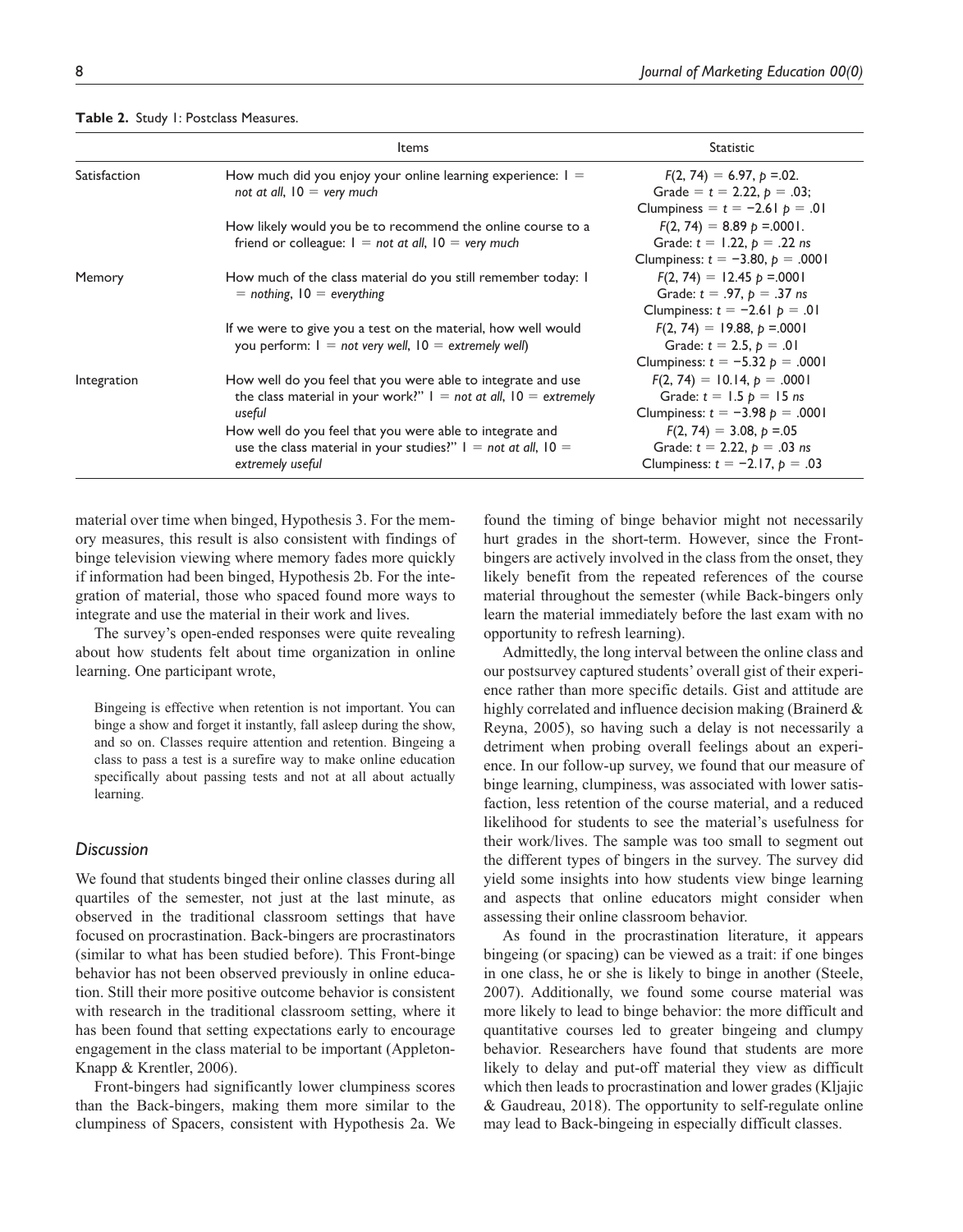The e-provider explained that students have had great difficulty in the more binged classes, particularly Data Analytics. As the class is required for the online degree and a prerequisite for other classes, the e-provider decided to reduce the class length and make it complete/noncomplete rather than a numeric grade in subsequent years. The essential material from the semester-length class was included in the shorter semester class, which we cover in Study 2.

#### **Study 2: Modulated Online Class**

One method online educators have adopted to reduce attrition is to offer shorter, more concentrated sessions. Might these modulated learning sessions help reduce the potential negative consequences of binge behavior? Or does the binge behavior exist regardless of the boundaries set by the educators? What insights does the much-used net promoter survey offer about the binge versus spaced online learning experience?

# *Data Summary*

The e-provider used in Study 1 began employing postclass net promoter surveys in 2018 as well as converting many of its semester-long classes to shorter for-credit classes. The data used in this study covers Fall 2018 and Spring 2019. Eight introductory Data Analytics classes covered roughly the same material as the Data Analytics classes covered in Study 1, but in a much shorter, 2-week session. Ninety-nine students were included in the analysis (12 had fewer than four sessions of activity). A clumpiness measure was computed for each student.

A quartile would be 3.5 days, and for analysis purposes, we had to select a full day for our partition analysis, and we selected 3 rather than 4 days to err on the conservative side (and be closer to the 36-hour mark studied at HBX). In Study 2, we define Back-bingers as those who consume more than 40% of the content in the last three days, and Front-bingers as those who consume more than 40% of the course within the first three days, and Spacers who consumed no more than 40% and no less than 10% in each period.

#### *Results*

Overall in Study 2, we had 36 Spacers, 28 Back-bingers, and 18 Front-bingers. As in Study 1, the Spacers had the lowest clumpiness  $M_{Space} = .061$ , with the Front-bingers higher at  $M_{\text{Front}} = .114$  and the Back-bingers highest at  $M_{\text{Back}} = .162$ , significantly different at  $F(2, 81) = 12.54$   $p < .0001$ . Only the Spacers and Back-bingers were significantly different in post hoc tests using the Tukey procedure.

Because the course was based on completion rather than a grade, one might comment that the high percentage of Backbingers completing shows that this type of strategy can work. On the other hand, the postcourse evaluations might show that these different types of students had different opinions about the course.

*Postclass Results.* The provider sent students an email survey 2 weeks after completion of the class. Fifty-four students completed this survey, resulting in a 54% response rate. There was no difference in clumpiness between those who completed and did not complete the survey,  $M_{\text{Complete}} = .111$ versus  $M_{\text{NotComplete}} = 108 \ t(107) = .97 \ p = .18.$ 

As in Study 1, there was a negative correlation between clumpiness and postclass evaluation,  $r = -.398$  (significant at  $p = .01$ ). Of those who completed the survey, 19 were Back-bingers, 9 were Front-bingers, and 19 were Spacers. We found that the Front-bingers had the most positive evaluations of the course  $(M = 8.77)$ , followed by the Spacers  $(M = 8.52)$ , and then Back-bingers  $(M = 7.12)$ . Only the Front-binge and Back-binge groups were significantly different from each other,  $F(2, 44) = 5.21 p = .0095$ .

The provider classified students as "Promoter," "Passive," or "Detractor" based on students' feedback on the provider's proprietary measures. "Promoters" rated the class on the high end of the scale and were thought to be loyal and enthusiastic customers; "Passives" rated their experience on the middle of the scale, and while satisfied, they were less enthusiastic than Promoters; "Detractors" are those who rated their experience at the very low end of the scale and did not like their experience at all.

Indeed, 11% of Front-bingers, 23.5% of Back-bingers, and 11% of Spacers were Detractors. However, 52% of Spacers, 77% of Front-bingers, and 36% of Back-bingers were Promoters. There was no significant difference between Spacers and Front-bingers in terms of number of Promoters or Detractors;  $\chi^2(n = 28) = 0.0022$ ,  $p = .96$  for Detractors;  $\chi^2 = (n = 28) = 1.62 \, p = .20$  for Promoters. Comparing Front- and Back-bingers, they were significantly different on Promoter status,  $\chi^2(n = 26) = 4.25$ ,  $p = .03$ ; but not significantly different on Detractor status,  $\chi^2(n = 26)$  =  $.58, p = .44.$ 

*Comparison Between Studies.* In Study 2, we had 36 Spacers, 28 Back-bingers, and 18 Front-bingers in the Data Analytics class; in Study 1 in the Data Analytics classes, 49 Spacers, 53 Back, and 3 Front-bingers. In Study 2, there were significantly more Front-bingers, 18.18% versus 1.06%, significantly different at  $\chi^2(n = 383) = 41.54 \, p < .0001$ ; more Spacers, 36.36% versus 17.25%, significantly different at  $\chi^2(n = 383) = 15.52 \, p < .0001$ ; and more Back-bingers, 28.28% versus 18.66%, significantly different at  $\chi^2(n = 383)$  $= 4.07$   $p = 0.04$ . How is it possible that reducing the length resulted in both more Spacers, Front-bingers, and Backbingers than in Study 1? Recall in Study 1, many students binged in the middle ( $n = 155$  or 59%), so it appears that reducing the course length primarily resulted in fewer students that might have opted for that strategy.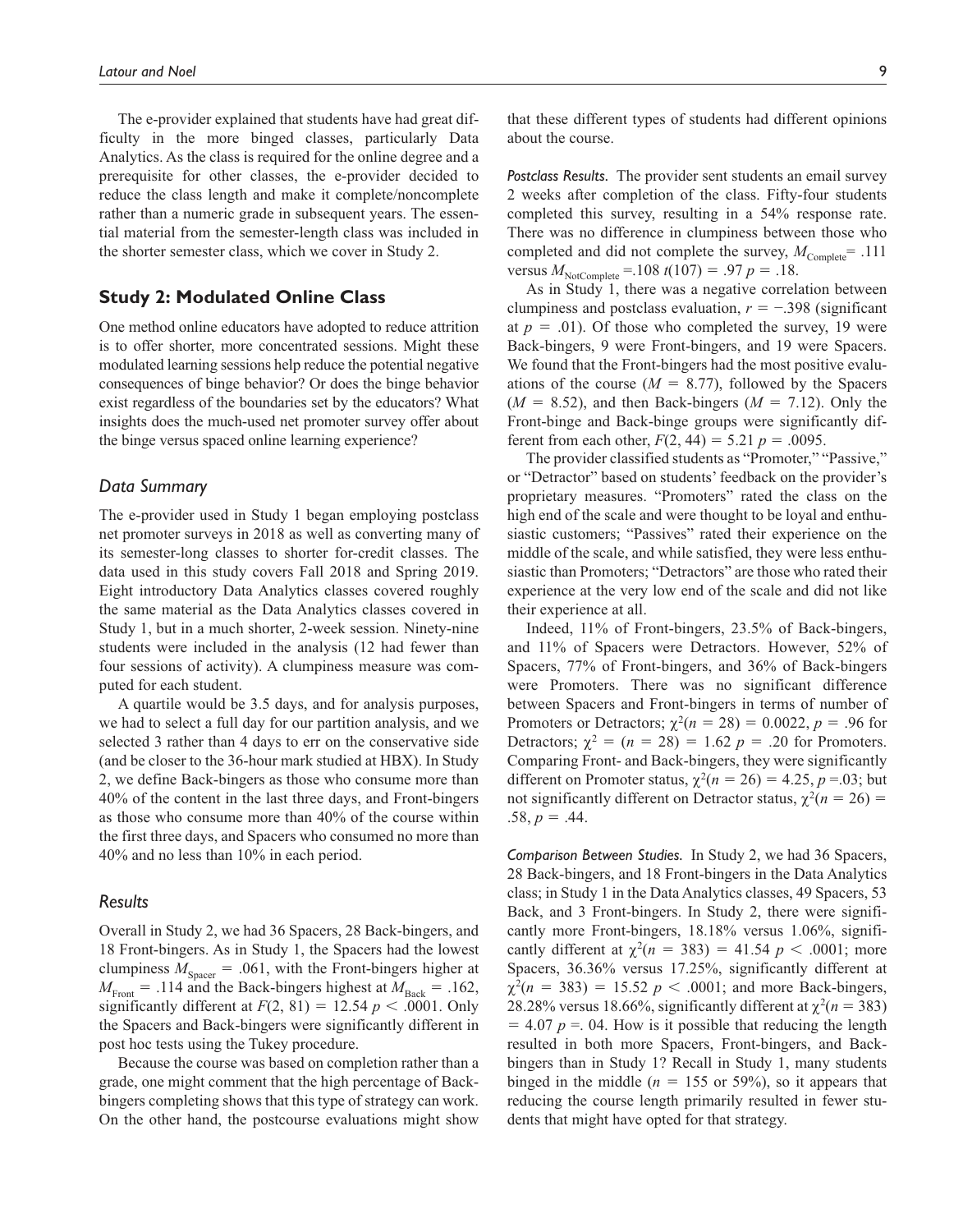### *Discussion*

The shorter semester did not reduce binge behavior. Instead, those who may have binged in the middle of the longer semester adjusted their activity either in the front- or the back-end of class. While both types of bingers completed the class successfully, over time, the Front-bingers and Spacers were more positive than Back-bingers about their experience, supporting Hypothesis 3.

# **General Discussion**

Netflix and other online entertainment providers made bingewatching an everyday household activity. It is not surprising then that "binge-learning" has captured the interest of the highly competitive online education market seeking to garner more consumer interest and engagement. Kahn Academy, Coursera, and Aquent Gymnasium have started to explore the online binge learning potential with their e-learning platforms (Thompson, 2014). Netflix CEO, Reed Hastings, has indicated that he would like his company to enter the online education space (Garling, 2014). During the pandemic, Netflix partnered with the *BBC* on releasing documentaries and offering educational material free to students and teachers (Forster, 2020). Google has been more intentional in disrupting higher education by offering online education, training and internship opportunities for students in areas such as the Data Analytics courses covered in our studies (Bariso, 2020).

The flexibility of self-guided learning, pacing at one's schedule, is the main benefit touted by online education providers. However, the industry might not be aware of how this flexibility impacts long-term learning and satisfaction. Our interest was whether this self-directed learning environment would produce similar harmful binge behavior observed with online TV, where memory and satisfaction with their experience decreased over time. We found that students do binge their online learning, and this behavior was not favorable for long-term learning and satisfaction.

Our research has implications for online education, particularly in terms of how online material is scheduled over a semester. We discuss how marketing educators should consider these results in terms of how they design their individual classes, as well as more broadly how they design the flow and access of course material across a marketing student's education. Additionally, our research has implications for when course evaluations are administered. We also discuss the limitations of our research and future areas for investigation.

# *The Asynchronous Versus Synchronous Versus Traditional Classroom*

While in the past, there was a clear divide between asynchronous and synchronous learning and online and in-classroom learning, the COVID-19 pandemic led to their necessary blending. Some instructors initially chose to continue to teach online in a synchronous manner, but due to time-zone differences for international students, many have opted to supplement with asynchronous material. Instructors therefore need to consider how best to deliver material for their students regardless of the modality.

Time management became even more critical to both faculty and students during the pandemic. Some students reported sticking to a schedule helped them stay abreast of their online classes, but the unstructured environment has made it more difficult for them to navigate (Carlson, 2020). Faculty can assist by providing students some structure so that they can benefit from spaced versus binged learning. For instance, researchers have looked at making an assignment due each day (Dawar & Murphy, 2020), and some have looked at having students schedule their online lectures (Baker et al., 2019). Other researchers have begun using data analytics to identify potential procrastinators so that they can intervene early (Abidi et al., 2020). Our research suggests that encouraging early access and use of the online material, even if binged, can result in greater learning and satisfaction.

The participants from the follow-up survey in Study 1 shared the sentiment faced by students during the pandemic, one noting, "I had a harder time staying focused without a formal classroom environment around me, so it was too easy to lose focus and become disinterested." But there were also positive aspects of the online environment compared with the traditional classroom. As noted by another student: "I really enjoyed the fact that you can watch a particular class more than once, pause, go back. It helps a lot." Another participant noted that the online education provider could use the clickstream data to better manage the student experience:

Streaming giants such as Netflix rely on interpreting the usage of their platform. If you can interpret the behavior of students for online classes, you can enhance their learning. that is, in Lecture 5, at 05:20 minutes, 30% of students stopped the video to rewind. This could mean that something in the lecture is confusing or should be addressed in the classroom.

The e-provider we worked with has begun using its clickstream data to identify students with time management issues and content that might lead to students' becoming bored.

### *Implications for Course Design*

Because students are not aware of methods that best result in long-term retention of material (Vesonder & Voss, 1985), it is up to the marketing instructor to educate students about successful time management. There is some evidence that educating students regarding the detriments of bingeing can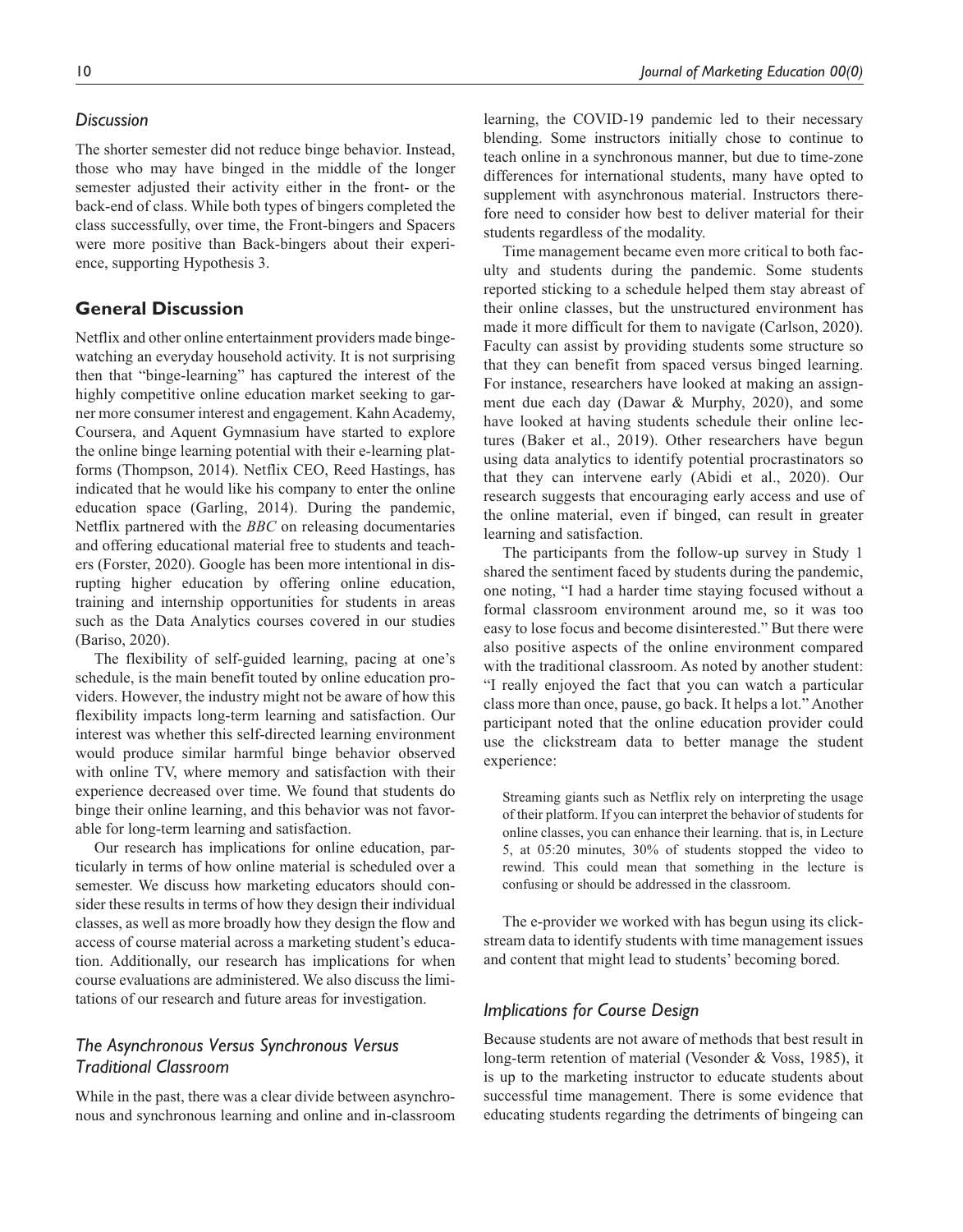change behavior. Balch (2006) conducted a spacing/mass learning experiment where his students experienced a spacing effect firsthand. He conducted a pre/post comparison of his students' self-reported studying behavior and found a slightly lower likelihood of cramming after that demonstration. It is suggested that marketing educators inform students about the benefits of spacing their studies at the start of the semester, perhaps through a demonstration similar to the above, or just citing research regarding the benefits of spacing.

It might be naïve to believe that students will adjust their learning behavior because the online education industry informs them that spacing leads to better retention. Our culture has become a binge society, and one of the reasons for the demand for online education has been the control of scheduling. Due to the benefits of Front-bingeing, marketing educators should make their material accessible online at the start of the semester. Having short quizzes distributed throughout the semester can keep the student on track with their learning. Additionally, adding a refresher of the material before the next session can strengthen the earlier learned material. Knowing that students might be more likely to delay or binge more difficult analytic material, instructors can break that material into smaller segments with deadlines where feedback is offered.

Marketing educators can also create online classes that are more difficult to binge. Netflix has begun researching ways to interrupt bingers by adding elements that make the consumers pause and get out of their flow state. Online classes could limit the number of sessions a student participates in at the same time or present a block between sessions that makes the student aware of their behavior. Another consideration might be to increase the number of partitions to the online learning material, which could slow down student consumption (Cheema & Soman, 2008).

# *Implications for Marketing Curricula Design and Evaluation*

There are ways that marketing educators can design their offerings to create more effective learners. First, because of the benefits of Front-bingeing on deep learning, educators ought to have the class begin when the student is ready/and has time. Many courses contain the material already produced; the only component that might need to be adjusted would be student interactions and engagement on Class Q&A boards and Live Session chats.

Our results also suggest that educators consider class offerings more holistically such as changing the sequence of courses to establish less back-bingeing behavior. We found that quantitative courses resulted in greater bingeing behavior. Additionally, if a student were to binge in one course, this was positively correlated to bingeing in other courses. Therefore, instituting measures to reduce initial binge behavior could lead

to less overall bingeing. In a Marketing specialization, this could mean scheduling courses with greater quantitative content later on in a student's course of studies—such as Statistics and Marketing Research. This is especially important because online programs tend to experience enrollment of older students who have been out of the higher education system for several years. These students must now relearn effective study habits. At the University of Illinois, the average age of students in its four online iMBA cohorts is 37 years. In fact, students over 40 make up an average of 35% across these cohorts (MacArthur, 2017). Appropriate scheduling of courses could help these students develop study habits that could enhance their chances of success.

Another consideration might be for the educator to provide access to the material once the class has ended. This would provide the opportunity for students to refresh their memory and skills so that the material is retained long after the class has ended. Many classes build on prior class material, and because learning can diminish over time, having such mechanisms to help students retain information would be useful. In the clickstream data, we found that some students had revisited the class many months after the class had ended, so making that a more formal part of the educational experience could be a potential selling point. This would be especially beneficial to the many Back-bingers, so they have the opportunity to retard forgetting by refreshing their memory (Conway et al., 1992). Research finds that students who attain moderate or advanced learning levels show high levels of retention with very little forgetting, whereas students who attain only lower levels of learning show steady forgetting. These long-lasting effects of education may be related to the types of learning schedules followed during acquisition, where spaced learning results in the creation of stronger memory schemas.

Another implication of our work relates to how and when educators have students evaluate their online experience. The e-provider we worked with began implementing a oneitem net promoter score the year after the classes in Study 1 ended. We reported the results of the net promoter scores in Study 2. Like many in other fields, the net promoter was requested immediately after the online class experience had ended. We suggest that students be contacted immediately after their class and over time, as students apply and integrate their material into their work/other studies and see the value of their online education. This later measure of enhanced retrospective satisfaction could lead to positive referrals and more generous alumni giving to the institution.

#### *Limitations and Future Research*

In Studies 1 and 2, we had access to students' online behavior only, and there could have been offline studying occurring. In an ideal world, we would have liked to have measured the actual memory of the course material in the postsurvey rather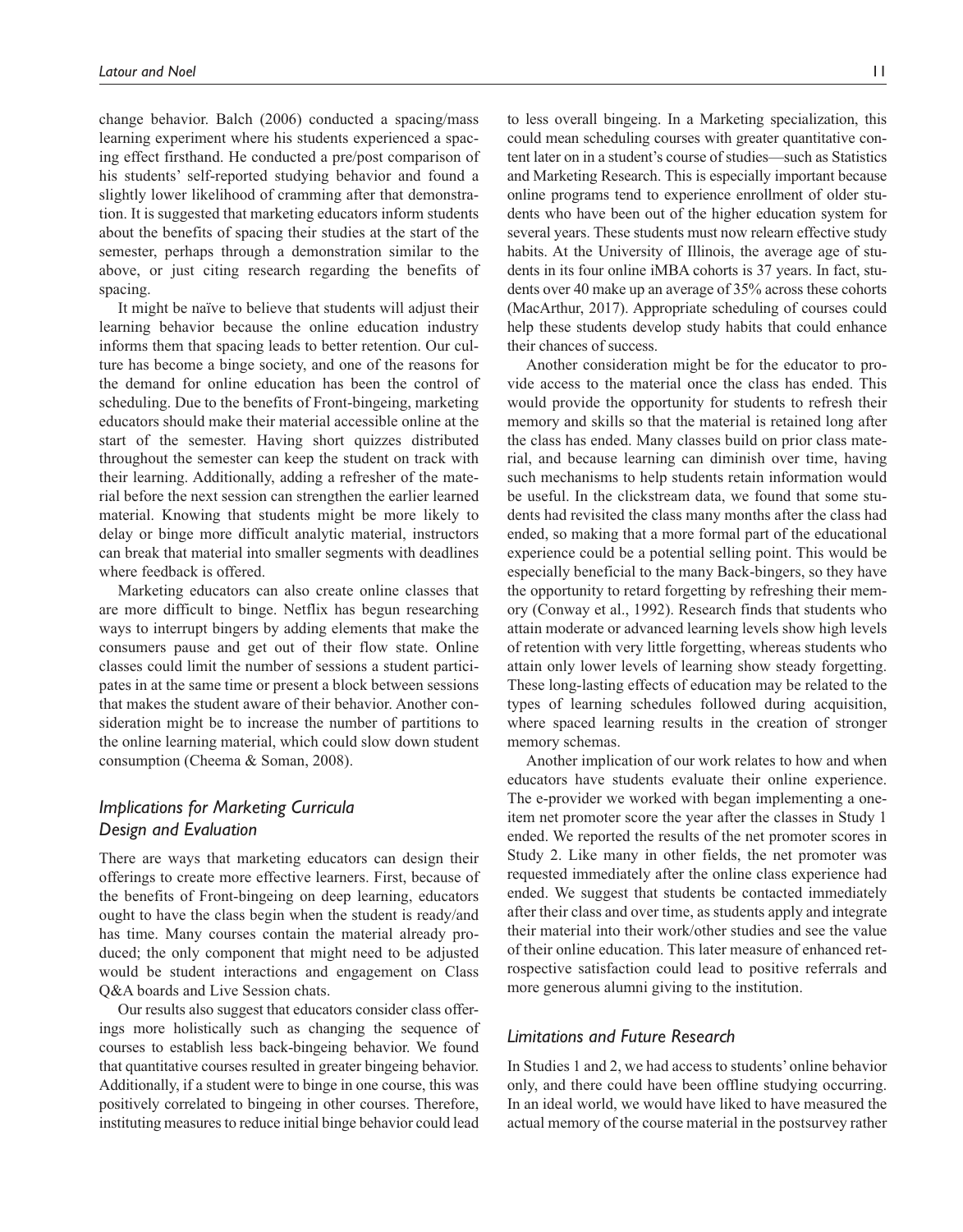

**Figure 2.** Student tweet about bingeing education.

than have self-report measures. However, we were limited by the number of questions we were able to ask. Researchers might consider comparing online classes where students are in full control of their schedule to ones where the instructor sets the schedule. Additionally, researchers might study whether adult learners are more/less likely to binge than traditional college-aged students.

Future research might consider what types of online content create the most or least binge behavior. As edutainment infiltrates online education, one might expect that courses/ programs to be rated on their binge worthiness, so investigating how that influences student learning should be addressed. See Figure 2 showing this this is already occurring. Because of the many distractions involved in learning online, research might address how best to focus student attention to enhance the learning experience.

#### **Acknowledgment**

They would like to thank the team at e-Cornell for their insights and access to data.

#### **Declaration of Conflicting Interests**

The author(s) declared no potential conflicts of interest with respect to the research, authorship, and/or publication of this article.

#### **Funding**

The author(s) received no financial support for the research, authorship, and/or publication of this article.

#### **ORCID iD**

Kathryn A. LaTour **https://orcid.org/0000-0002-1356-2075** 

#### **Notes**

- 1. There was no significant difference between those who took one or two classes on the primary measure of clumpiness,  $t(583) = 1.47 p = .14.$
- 2. We wanted to find a cut off percentage that would represent a majority of time in one quartile with 25% across all quarters representing even spacing. We initially looked at those who spent more than 50% of their time in one quartile but that was a small number of participants ( $n = 175$ ) versus ( $n = 363$ ) at 40% cut off that we used in our study. The effects were similar across these two cut offs. The more extreme 50% cut would result in more participants in our unclassified segment (*n* = 34 with the 40% cut off;  $n = 188$  with the 50% cut off).

3. To ascertain that our results were not driven by those who had taken two classes, we ran the analysis with those who just took one class  $(N = 289)$ . We expected similar results in terms of the relationship between measures (in the first paragraph of the Results section): As before, we regressed clumpiness on their course grade and found the same overall effect, *F*(1, 288)  $= 31.87 \ p \leq .0001$ . As with the full sample, the correlation between clumpiness and final grade was negative, *r* = −.316 (significant at  $p = 01$ ). As with the full sample, there was a negative correlation between clumpiness and the number of sessions the student participated in online,  $r = -0.265$  (significant at  $p = .01$ ). As with the full sample, there was no correlation between the number of sessions and final grade, *r* = −.003  $(p = .96)$ . Given these parallel findings between the full and the sample omitting those students who had taken two classes, we are confident with our results.

#### **References**

- Abidi, S. M. R., Zhang, W., Haidery, S. A., Rizvi, S. S., Riaz, R., Ding, H., & Kwon, S. J. (2020). Educational sustainability through big data assimilation to quantify academic procrastination using ensemble classifiers. *Sustainability*, *12*(15), Article 6074. https://doi.org/10.3390/su12156074
- Ackerman, D. S., & Gross, B. L. (2005). My instructor made me do it: Task characteristics of procrastination. *Journal of Marketing Education*, *27*(1), 5-13. https://doi.org/10.1177 /0273475304273842
- Anand, B. (2018, June 21). *HBX e-Learning* [UPCEA Conference Presentation]. Washington, DC.
- Anderson, T. (Ed.). (2008). *The theory and practice of online learning* (2nd ed.). Athabasca University Press.
- Appleton-Knapp, S. L., & Krentler, K. L. (2006). Measuring student expectations and their effects on satisfaction: The importance of managing student expectations. *Journal of Marketing Education*, *28*(3), 254-264. https://doi.org/10.1177 /0273475306293359
- Bacon, D. R. (2003). Assessing learning outcomes: A comparison of multiple-choice and short answers in a marketing context. *Journal of Marketing Education*, *25*(1), 31-36. https://doi. org/10.1177/0273475302250570
- Baker, R., Evans, B., Li, Q., & Cung, B. (2019). Does inducing students to schedule lecture watching in online classes improve their academic performance? An experimental analysis of a time management intervention. *Research in Higher Education*, *60*(4), 521-552. https://doi.org/10.1007/s11162-018-9521-3
- Balch, W. R. (2006). Encouraging distributed study: A classroom experiment on the spacing effect. *Teaching of Psychology*, *33*(4), 249-252. https://www.gwern.net/docs/spacedrepetition/2006 balch.pdf
- Bariso, J. (2020). *Google has a plan to disrupt the college degree*. https://www.inc.com/justin-bariso/google-plan-disrupt-college-degree-university-higher-education-certificate-projectmanagement-data-analyst.html
- Bird, S. (2010). Effects of distributed practice on the acquisition of second language English syntax. *Applied Psycholinguistics*, *31*(4), 635-650. https://doi.org/10.1017/S0142716410000172
- Bjork, E. L., & Bjork, R. A. (2011). Making things hard on yourself, but in a good way: Creating desirable difficulties to enhance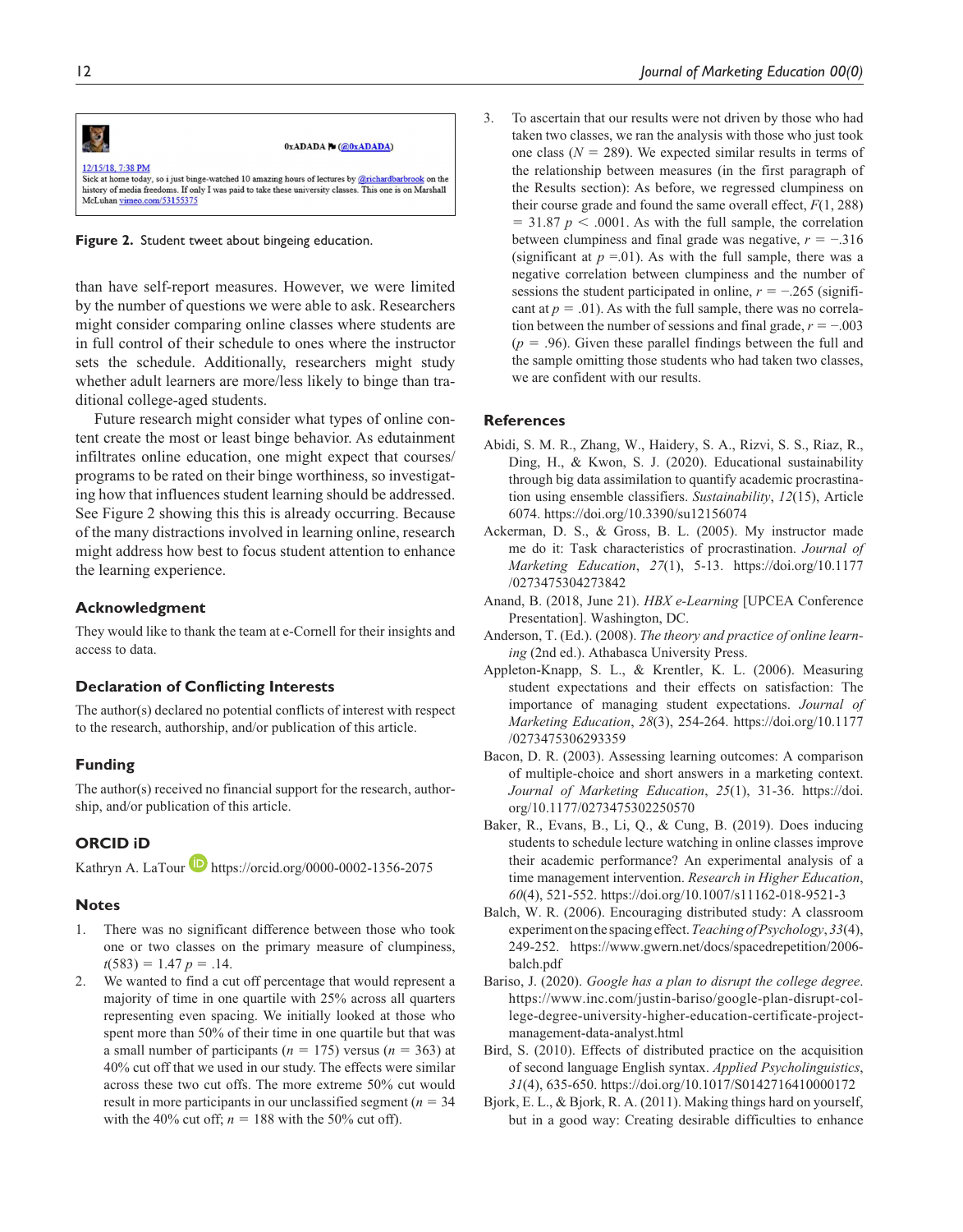learning. In M. A. Gernsbacher, R. W. Pew, L. M. Hough, & J. R. Pomerantz (Eds.), *Psychology and the real world: Essays illustrating fundamental contributions to society* (pp. 56-64). Worth.

- Boyer, S. L., Edmonson, D. R., Artis, A. B., & Fleming, D. (2014). Self-directed learning: A tool for lifelong learning. *Journal of Marketing Education*, *36*(1), 20-32. https://doi. org/10.1177/0273475313494010
- Brainerd, C. J., & Reyna, V. F. (2005). *The science of false memory*. Oxford University Press. https://doi.org/10.1093/acprof: oso/9780195154054.001.0001
- Brown, S. L. (2017, June 20). Binge watchers enjoy television less and forget more, researcher says. *ABC News*. https://www. abc.net.au/news/2017-06-20/stop-binge-watching-tv-you-willenjoy-it-more/8634426
- Carlson, F. (2020, April 9). Online class during COVID-19: Boredom, distraction and procrastination. *Gale OneFile: News*. https://link.gale.com/apps/doc/A619983713/STND?u= cornell&sid=STND&xid=ab44b395
- Carpenter, S., Cepeda, N. J., Rohrer, D., Kang, S., & Pashler, H. (2012). Using spacing to enhance diverse forms of learning: Review of recent research and implications for instruction. *Educational Psychology Review*, 24(3), 369-378. https://files. eric.ed.gov/fulltext/ED536925.pdf
- Carpenter, S. K., Pashler, H., & Cepeda, N. J. (2009). Using tests to enhance 8th grade students' retention of U.S. history facts. *Applied Cognitive Psychology*, *23*(6), 730-771. https://doi. org/10.1002/acp.1507
- Cepeda, N. J., Vul, E., Rohrer, D., Wixted, J. T., & Pashler, H. (2008). Spacing effects in learning: A temporal ridgeline of optimal retention. *Psychological Science*, *19*(11), 1095-1102. https://doi.org/10.1111/j.1467-9280.2008.02209.x
- Cerezo, R., Sanchez-Sántillán, M., Paule-Ruiz, M.P., & Nứñez, C. J. (2016). Students' LMS interaction patterns and their relationship with achievement: A case study in higher education. *Computers & Education*, *96*(May), 42-54. https://doi. org/10.1016/j.compedu.2016.02.006
- Cheema, A., & Soman, D. (2008). The effect of partitions on controlling consumption. *Journal of Marketing Research*, *45*(6), 665-675. https://doi.org/10.1509/jmkr.45.6.665
- Clinefelter, D. L., Aslanian, C. B., & Magda, A. J. (2019). *Online college students 2019: Comprehensive data on demands and preferences*. Wiley Eduucation.
- Conway, M. A., Cohen, G., & Stanhope, N. (1992). Very longterm memory for knowledge acquired at school and university. *Applied Cognitive Psychology*, *6*(6), 467-482. https://doi.org /10.1002/acp.2350060603
- Crouch, I. (2013, December 18). Come binge with me. *The New Yorker*. https://www.newyorker.com/culture/culture-desk/comebinge-with-me
- Dawar, D., & Murphy, M. (2020). An assignment a day: Scaffolded learning approach for teaching introductory computer programming. *Information Systems Education Journal*, *18*(4), 59-73.
- Deming, D. (2020, April 9). Online learning should return to a supporting role. *The New York Times*. https://www.nytimes. com/2020/04/09/business/online-learning-virus.html
- Dempster, F. N. (1989). Spacing effects and their implications for theory and practice. *Educational Psychology Review*, *1*(4), 309-330.
- Doherty, W. (2006). An analysis of multiple factors affecting retention in web-based community college courses. *Internet and Higher Education*, *9*(4), 245-255. https://doi.org/10.1016/j. iheduc.2006.08.004
- Dourado, E. (2013, March 6). "Binge learning" is online education's killer app. *The Ümlaut*. https://theumlaut.com/bingelearning-is-online-education-s-killer-app-84da18f8ae76
- Dowell, D. J., & Small, F. A. (2011). What is the impact of online resource materials on student self-learning strategies? *Journal of Marketing Education*, *33*(2), 140-148. https://doi. org/10.1177/0273475311410846
- D'Souza, D. (2020, April 22). Netflix doesn't want to talk about binge-watching. *Investopedia*. https://www.investopedia.com/ tech/netflix-obsessed-binge-watching-and-its-problem/
- Dumbauld, B. (2014, July 11). A brief history of online learning. *StraighterLine*. https://www.straighterline.com/blog/brief-history-online-learning-infographic/
- Dweck, C. (1986). Motivational process affecting learning. *American Psychologist*, *41*(10), 1040-1048. https://doi. org/10.1037/0003-066X.41.10.1040
- Dynarski, S. (2018, January 19). Online courses are harming the students who need the most help. *The New York Times*. https:// www.nytimes.com/2018/01/19/business/online-courses-areharming-the-students-who-need-the-most-help.html
- Ellis, A., & Knaus, W. J. (1977). *Overcoming procrastination: Or how to think and act rationally in spite of life's inevitable hassles*. Institute for Rational Living.
- Forster, A. (2020, April 20). Netflix and BBC launch online learning revolution. *IBC*. https://www.ibc.org/trends/netflix-andbbc-launch-online-learning-revolution/5769.article
- Francescucci, A., & Rohani, L. (2019). Exclusively synchronous online (VIRI) learning: The impact on student performance and engagement outcomes. *Journal of Marketing Education*, *41*(1), 60-69. https://doi.org/10.1177/0273475 318818864
- Garling, C. (2014, October 8). Reed Hastings says binge watching could revolutionize online learning. *Vanity Fair*. https:// www.vanityfair.com/news/tech/2014/10/reed-hastings-netflixbinge-watching-education
- Gelper, S., Peres, R., & Eliashberg, J. (2018). Talk bursts: The role of spikes in prerelease word-of-mouth dynamics. *Journal of Marketing Research*, *55*(6), 801-807. https://doi. org/10.1177/0022243718817007
- Glenberg, A. M. (1976). Monotonic and nonmonotonic lag effects in paired-associate and recognition memory paradigms. *Journal of Verbal Learning and Verbal Behavior*, *15*(1), 1-16. https://doi.org/10.1016/S0022-5371(76)90002-5
- Gola, Y., Yamada, M., Kato, H., Matsuda, T., Saito, Y., & Miyagawa, H. (2015). Procrastination and other learning behavioral types in e-learning and their relationship with learning outcomes. *Learning and Individual Differences*, *37*(January), 72-80. https://doi.org/10.1016/j.lindif.2014.11.001
- Heatherton, T. F., & Baumeister, R. F. (1991). Binge eating as escape from self-awareness. *Psychological Bulletin*, *111*(1), 86-108. https://pdfs.semanticscholar.org/7f0c/64daa1af83286 bb41581245f4f9782083a0b.pdf
- Heffner, M., & Cohen, S. H. (2005). Evaluating student use of webbased course material. *Journal of Instructional Psychology*, *32*(1), 74-82.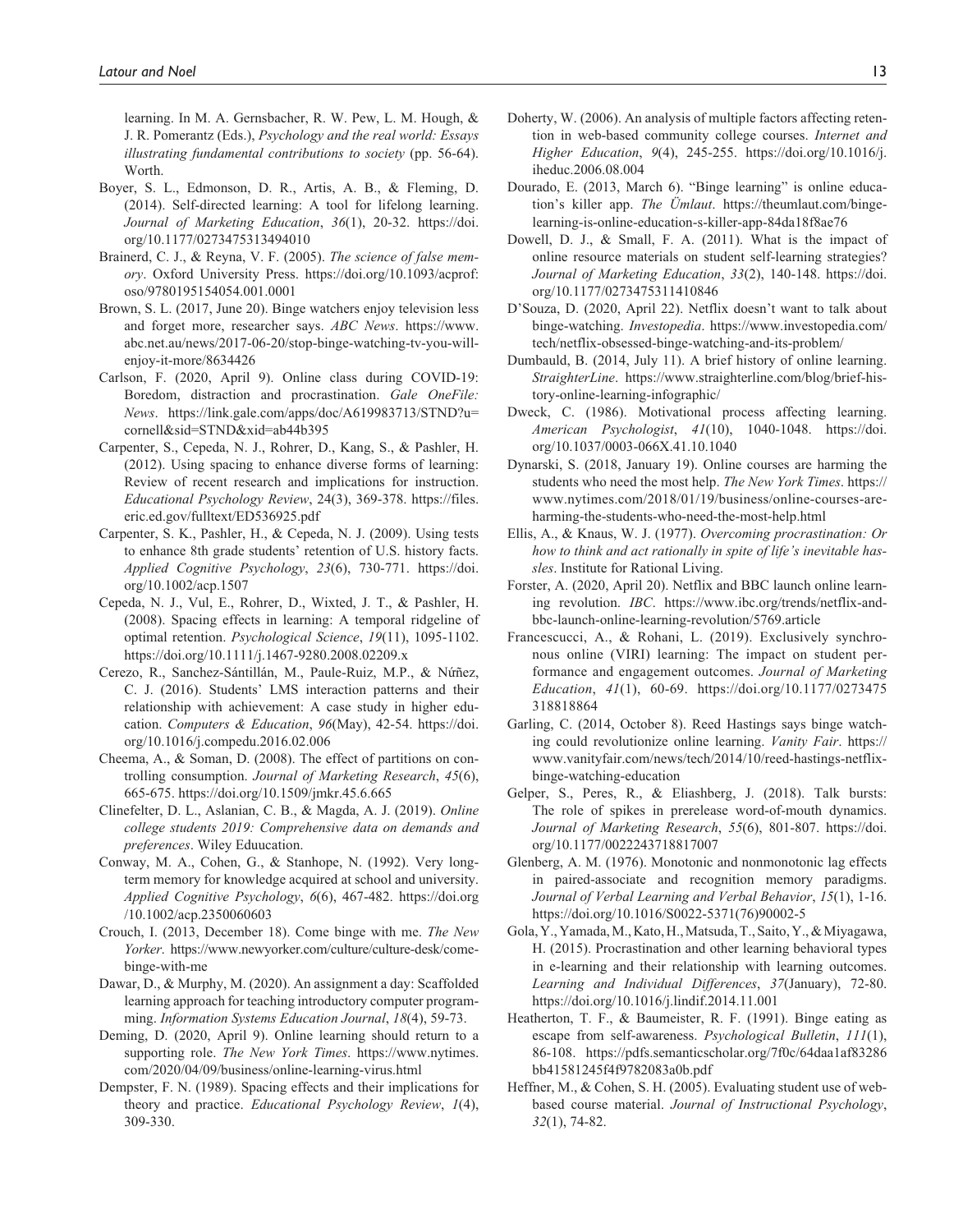- Horvath, J. C., Horton, A. J., Lodge, J. M., & Hattie, J. A. C. (2017). The impact of binge watching on memory and perceived comprehension. *First Monday*, *22*(9), https://firstmonday.org/ojs/ index.php/fm/article/view/7729/6532
- Hussain, I., & Sultan, S. (2010). Analysis of procrastination among university students. *Procedia: Social and Behavioral Sciences*, *5*(2010), 1897-1904. https://doi.org/10.1016/j.sbspro .2010.07.385
- Johnstone, A. H. (1991). Why is science difficult to learn? Things are seldom what they seem. *Journal of Computer Assisted Learning*, *7*(2), 75-83. https://doi.org/10.1111/j.1365-2729 .1991.tb00230.x
- Kapler, I. V., Weston, T., & Wiseheart, M. (2014). Spacing in a simulated undergraduate classroom: Long-term benefits for factual and higher-level learning. *Learning and Instruction*, *36*(April), 38-45. https://doi.org/10.1016/j.learninstruc.2014.11.001
- Karmakar, M., & Kruger, J. S. (2016, March 4). Those post-bingewatching blues? They might be real. *The Conversation*, https:// theconversation.com/those-post-binge-watching-blues-theymight-be-real-52478
- Kljajic, K., & Gaudreau, P. (2018). Does it matter if students procrastinate more in some courses than in others? A multilevel perspective on procrastination and academic achievement. *Learning and Instruction*, *58*(December), 193-200. https://doi. org/10.1016/j.learninstruc.2018.06.005
- Kumar, V., & Srinivasan, K. (2015). Commentary on "predicting customer value using clumpiness." *Marketing Science*, *34*(2), 209-213.
- Lederman, D. (2019, January 16). Why MOOCs didn't work, in 3 data points. *Inside Higher Ed*. https://www.insidehighered. com/digital-learning/article/2019/01/16/study-offers-datashow-moocs-didnt-achieve-their-goals
- Lu, T., Bradlow, E. T., & Hutchinson, J. W. (2018). *Binge consumption of online content: A boundedly rational model of goal progress and knowledge accumulation* (Job Market Paper). https:// faculty.wharton.upenn.edu/wp-content/uploads/2017/07/Lu\_ Bradlow\_Hutchinson\_WP\_2017.pdf
- Macan, T. H., Shahani, C., Dipboye, R. L., & Phillips, A. P. (1990). College students' time management: Correlations with academic performance and stress. *Journal of Educational Psychology*, *82*(4), 760-768. https://doi.org/10.1037//0022- 0663.82.4.760
- MacArthur, K. (2017, August 17). How old is too old for an MBA? Depends what you want. *Chicago Tribune*. https://www.chicagotribune.com/business/blue-sky/ct-bsi-older-mba-students-20170817-story.html
- Macfadyen, L., & Dawson, S. P. (2010). Mining LMS data to develop an "early warning system" for educators: A proof of concept. *Computers & Education*, *54*(2), 588-599. https://doi. org/10.1016/j.compedu.2009.09.008
- MacMillan Dictionary. (n.d.). *Binge learning*. https://www.macmillandictionary.com/us/dictionary/american/binge-learning
- Marek, L. (2019, May 24). U of I to end on-campus MBA classes. *Crains Chicago Business*. https://www.chicagobusiness.com/education/u-i-end-campus-mba-classes?utm\_ source=breaking-news&utm\_medium=email&utm\_ campaign=20190524&utm\_content=hero-headline
- McElroy, B. W., & Lubich, B. H. (2013). Predictors of course outcomes: Early indicators of delay in online classrooms. *Distance*

*Education*, *34*(1), 84-96. https://doi.org/10.1080/01587919.20 13.770433

- McIntyre, S. H., & Munson, J. M. (2008). Exploring cramming: Student behaviors, beliefs, and learning retention in the principles of marketing course. *Journal of Marketing Education*, *30*(3), 226-243. https://doi.org/10.1177/0273475308321819
- Michinov, N., Brunot, S., Le Bohec, O., Juhel, J., & Delaval, M. (2011). Procrastination, participation, and performance in online learning environments. *Computers & Education*, *56*(1), 243-252. https://doi.org/10.1016/j.compedu.2010.07.025
- National Center for Educational Statistics. (2008). *Distance education at degree-granting postsecondary institutions: 2006-07*. http://www.nces.ed.gov/pubs2009/2009044.pdf
- Nelson, T. O., & Leonesio, R. J. (1988). Allocation of selfpaced study time and the "labor-in-vain effect." *Journal of Experimental Psychology: Learning, Memory, and Cognition*, *14*(4), 676-686. https://doi.org/10.1037//0278-7393.14.4.676
- Noel, H., & LaTour, K. (2011). Reconstruction theory: Towards an understanding of how media scheduling influences memory for advertising. In A. Bradshaw, C. Hackley, & P. Maclaran (Eds.), *E-European advances in consumer research* (*Vol. 9*, p. 541). Association for Consumer Research. https://www. acrwebsite.org/volumes/eacr/vol9/eacr\_v9\_6873.pdf
- Noel, H., & Vallen, B. (2009). The spacing effect in marketing: A review of extant findings and directions for future research. *Psychology & Marketing*, *26*(11), 951-969. https://doi.org /10.1002/mar.20307
- Northey, G., Bucic, T., Chylinski, M., & Govind, R. (2015). Increasing student engagement using asynchronous learning. *Journal of Marketing Education*, *37*(3), 171-180. https://doi. org/10.1177/0273475315589814
- Pearson Education. (2018). *Global Learner Survey*. https://www. pearson.com/news-and-research/the-future-of-education/ global-learner-survey.html
- Rea, C. P., & Modigliani, V. (1987). The spacing effect in 4- to 9-year-old children. *Memory & Cognition*, *15*(5), 436-443. https://doi.org/10.3758/bf03197733
- Reber, R., & Greifeneder, R. (2017). Processing fluency in education: How metacognitive feelings shape learning, belief formation, and affect. *Educational Psychologist*, *52*(2), 84-103. https://doi.org/10.1080/00461520.2016.1258173
- Research and Markets. (2020). *Global online education market worth \$319*+ *billion by 2025: North America anticipated to provide the highest revenue generating opportunities*. https://www. globenewswire.com/news-release/2020/04/16/2017102/0/ en/Global-Online-Education-Market-Worth-319-Billion-by-2025-North-America-Anticipated-to-Provide-the-Highest-Revenue-Generating-Opportunities.html
- Rosenbaum, D., Gong, L., & Potts, C. A. (2014). Pre-crastination: Hastening subgoal completion at the expense of extra physical effort. *Psychological Science*, *25*(7), 1487-1496. https://doi. org/10.1177/0956797614532657
- Rotenstein, A., Davis, H. Z., & Tatum, L. (2009). Early birds versus just-in-timers: The effect of procrastination on academic performance of accounting students. *Journal of Accounting Education*, *27*(4), 223-232. https://doi.org/10.1016/j.jaccedu.2010.08.001
- Schweidel, D. A., & Moe, W.W. (2016). Binge watching and advertising. *Journal of Marketing*, *80*(5), 1-19. https://doi.org /10.1509/jm.15.0258